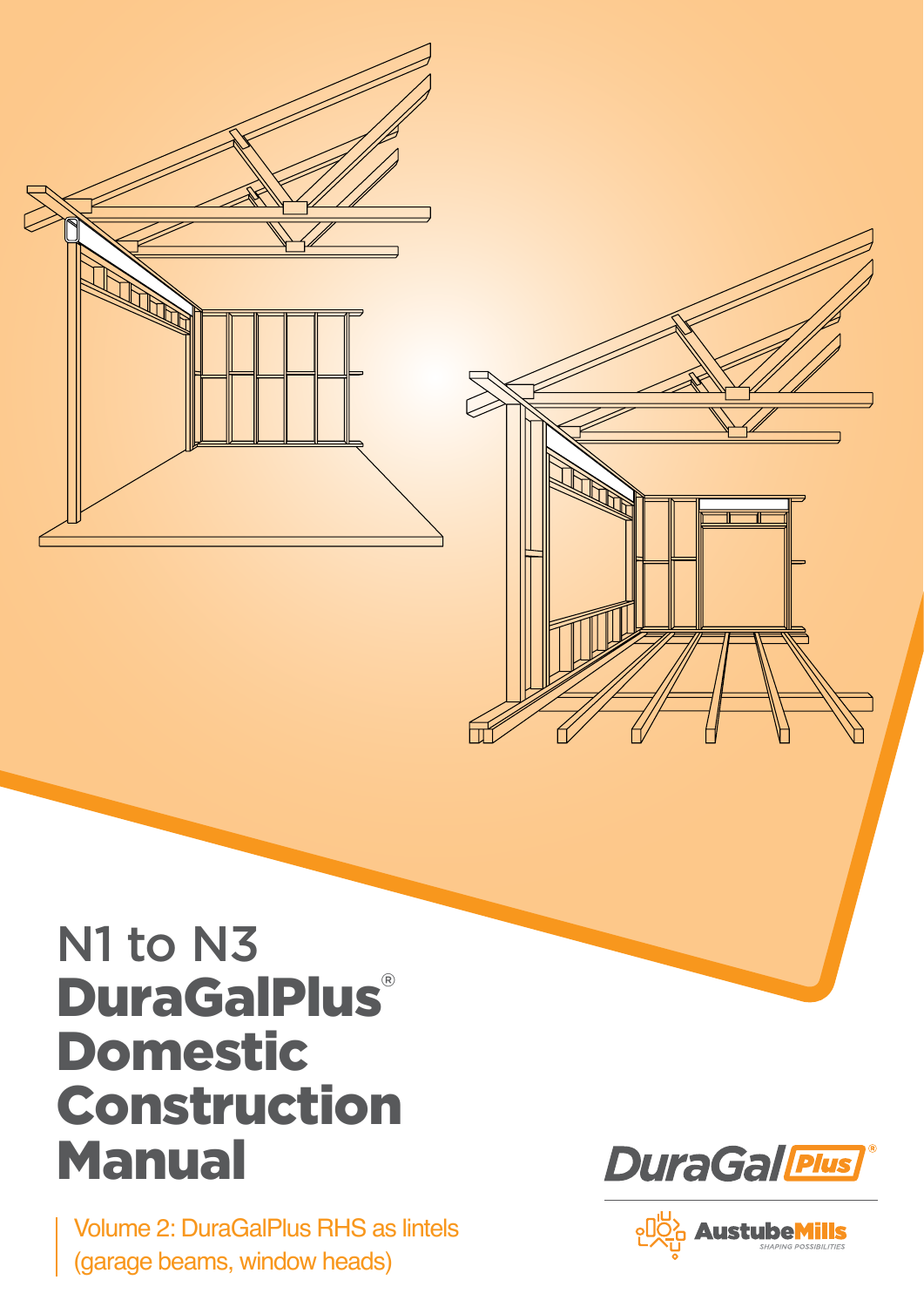## DuraGalPlus® Domestic Construction Manual

- Volume 1: Roof beams N1 to C3 (N1 to C3 - Rafters) (N1 to N3 - Roof beams, strutting beams, roof battens, ceiling joists)
- Volume 2: Lintels N1 to N3 (Garage beams, window heads)
- Volume 3: Floor beams N1 to N3 (Bearers)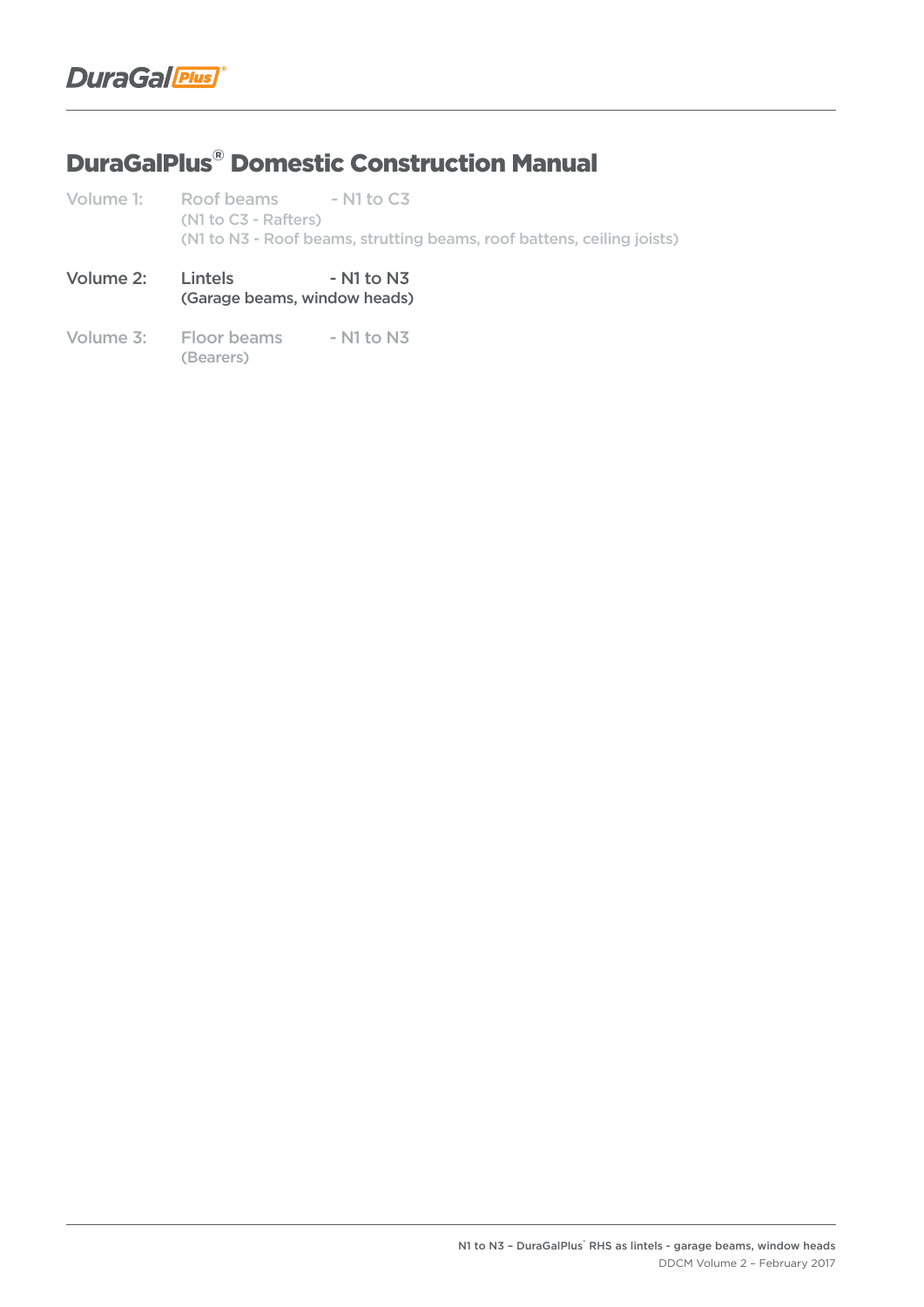

### Foreword

This limited edition of the DuraGalPlus<sup>®</sup> Domestic Construction Manual has been prepared by Austube Mills based on the requirements of relevant Standards Australia and Industry Specifications and in house testing.

The relevant design assumptions are listed in the front of each table.

Before selecting a member, reference should be made to the design assumptions to confirm the suitability of the tables for the intended applications.

Note: These tables do not take into account product availability from your steel retailer.

Please ensure that you check on product availability before you finalise the design.

Information on product availability can be obtained from the Austube Mills Product Availability Guide at www.austubemills.com.au.

It is strongly recommended that DuraGalPlus products be specified for construction when any of the design information in these manuals is used, as the calculations including product tolerances, mechanical properties and chemical composition have been validated by structural testing using only DuraGalPlus products. To ensure that the designers intentions are met it is strongly recommended that a note to this effect is included on any design information.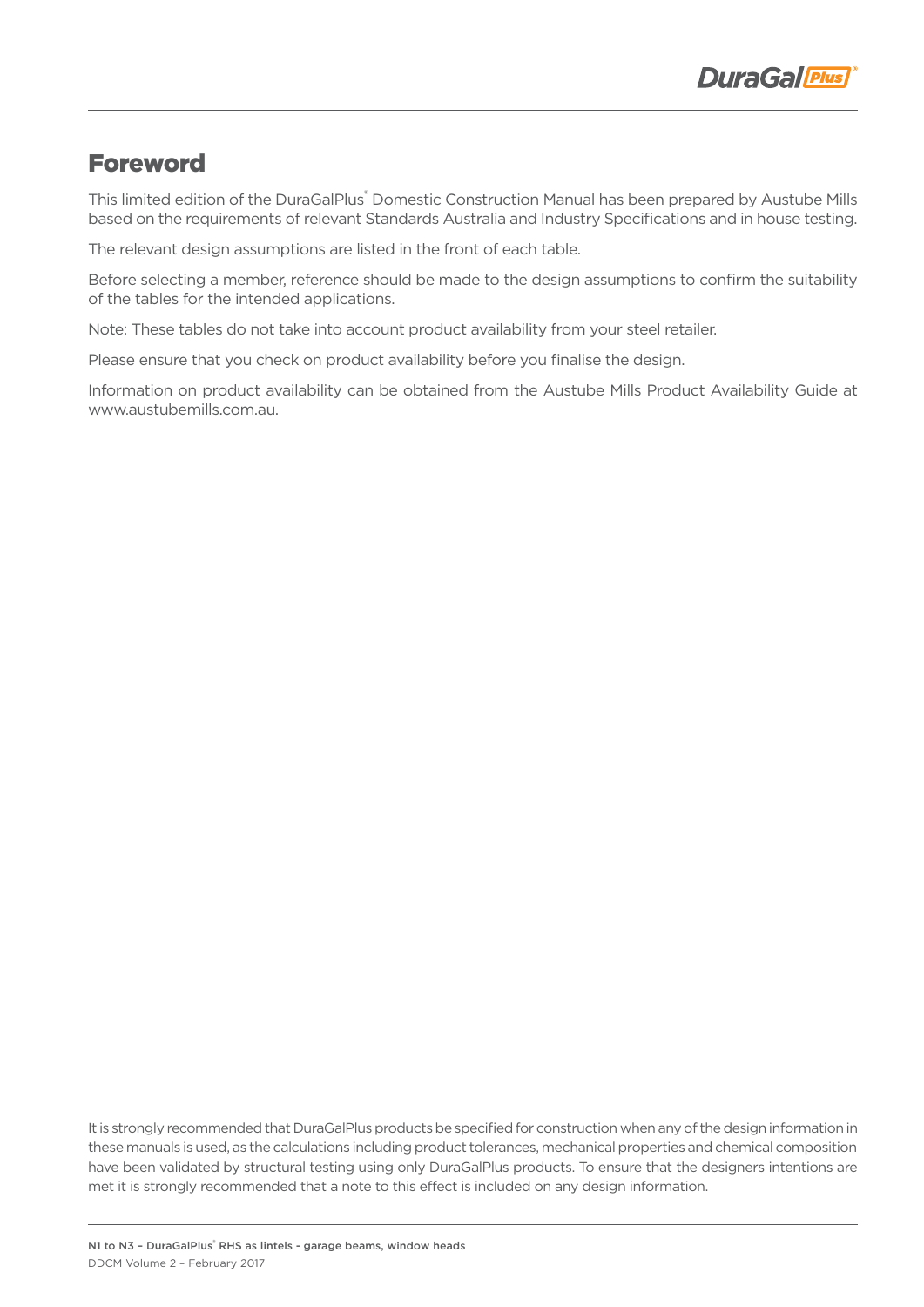### Letter of certification

| Çommercial &<br>Residential Geotechnical<br>ntrastructure<br><b>RUCTETTE</b><br>consulting engineers<br>Inspect &<br>Investigate<br>Energy<br>Assessment<br>Environmental                                                                                                                                                                                                                                                                                                |  |  |  |  |  |  |  |  |  |
|--------------------------------------------------------------------------------------------------------------------------------------------------------------------------------------------------------------------------------------------------------------------------------------------------------------------------------------------------------------------------------------------------------------------------------------------------------------------------|--|--|--|--|--|--|--|--|--|
| <b>14 March 2017</b>                                                                                                                                                                                                                                                                                                                                                                                                                                                     |  |  |  |  |  |  |  |  |  |
| Reference: 35739-16CS Vol3 ST01                                                                                                                                                                                                                                                                                                                                                                                                                                          |  |  |  |  |  |  |  |  |  |
| <b>Austube Mills</b><br><b>Industrial Drive</b><br>Newcastle NSW 2304                                                                                                                                                                                                                                                                                                                                                                                                    |  |  |  |  |  |  |  |  |  |
| Dear Sir,                                                                                                                                                                                                                                                                                                                                                                                                                                                                |  |  |  |  |  |  |  |  |  |
| Re: Structural Engineers Certification of<br>N1 to N3 DuraGalPlus Domestic Construction Manual<br>Volume 2: DuraGalPlus RHS as lintels (garage beams, window heads)<br><b>February 2017 Edition</b>                                                                                                                                                                                                                                                                      |  |  |  |  |  |  |  |  |  |
| We hereby certify that we have checked the structural aspects of the span tables presented in the<br>N1 to N3 DuraGalPlus Domestic Construction Manual Volume 2, dated February 2017.                                                                                                                                                                                                                                                                                    |  |  |  |  |  |  |  |  |  |
| We certify that the design tables conform to the requirements of the National Construction Code<br>2016 Building Code of Australia, and the following Australian Standards:                                                                                                                                                                                                                                                                                              |  |  |  |  |  |  |  |  |  |
| AS/NZS 1170.0:2002 Structural design actions Part 0: General principles<br>$\bullet$<br>AS/NZS 1170.1:2002 Structural design actions Part 1: Permanent, imposed and other actions<br>٠<br>AS 4055:2012 Wind loads for housing<br>$\bullet$<br>NASH Standard: Residential and Low-rise Steel Framing Part 1: Design Criteria 2005<br>$\bullet$<br>AS 4100:1998 Steel Structures<br>٠                                                                                      |  |  |  |  |  |  |  |  |  |
| These tables, when used within the parameters and limitations presented in this document, will<br>provide structural solutions which satisfy the requirements of the National Construction Code 2016<br>Building Code of Australia and the referenced standards.                                                                                                                                                                                                         |  |  |  |  |  |  |  |  |  |
| Yours faithfully<br><b>Structerre Consulting Engineers</b><br>$\overline{\mathbf{a}}$<br>$\sqrt{}$                                                                                                                                                                                                                                                                                                                                                                       |  |  |  |  |  |  |  |  |  |
| <b>Gervase Purich</b><br>BE FIEAust CPEng NPER RPEQ<br>CEO                                                                                                                                                                                                                                                                                                                                                                                                               |  |  |  |  |  |  |  |  |  |
| WA   QLD   NSW   VIC                                                                                                                                                                                                                                                                                                                                                                                                                                                     |  |  |  |  |  |  |  |  |  |
| 67 Links Ave North, Eagle Farm, Queensland 4009 PO Box 621, Hamilton, QLD 4007<br>Phone (+617) 3307 8300   Fax (+617) 3307 8301   Email brisbane@structerre.com.au   Web www.structerre.com.au<br>ABN 99 115 038 429 Structerre WBA Pty Ltd ACN 115 038 429 trading as Structerre Consulting Engineers (QLD)<br>R:\Jobs\2014\35000-35999\35739-14\Drawings & Docs\Vol 2\357339-16CS - Duragal Domectic Construction Manual Vol4 Certification 2017.03.15.docxPage 1 of 1 |  |  |  |  |  |  |  |  |  |
|                                                                                                                                                                                                                                                                                                                                                                                                                                                                          |  |  |  |  |  |  |  |  |  |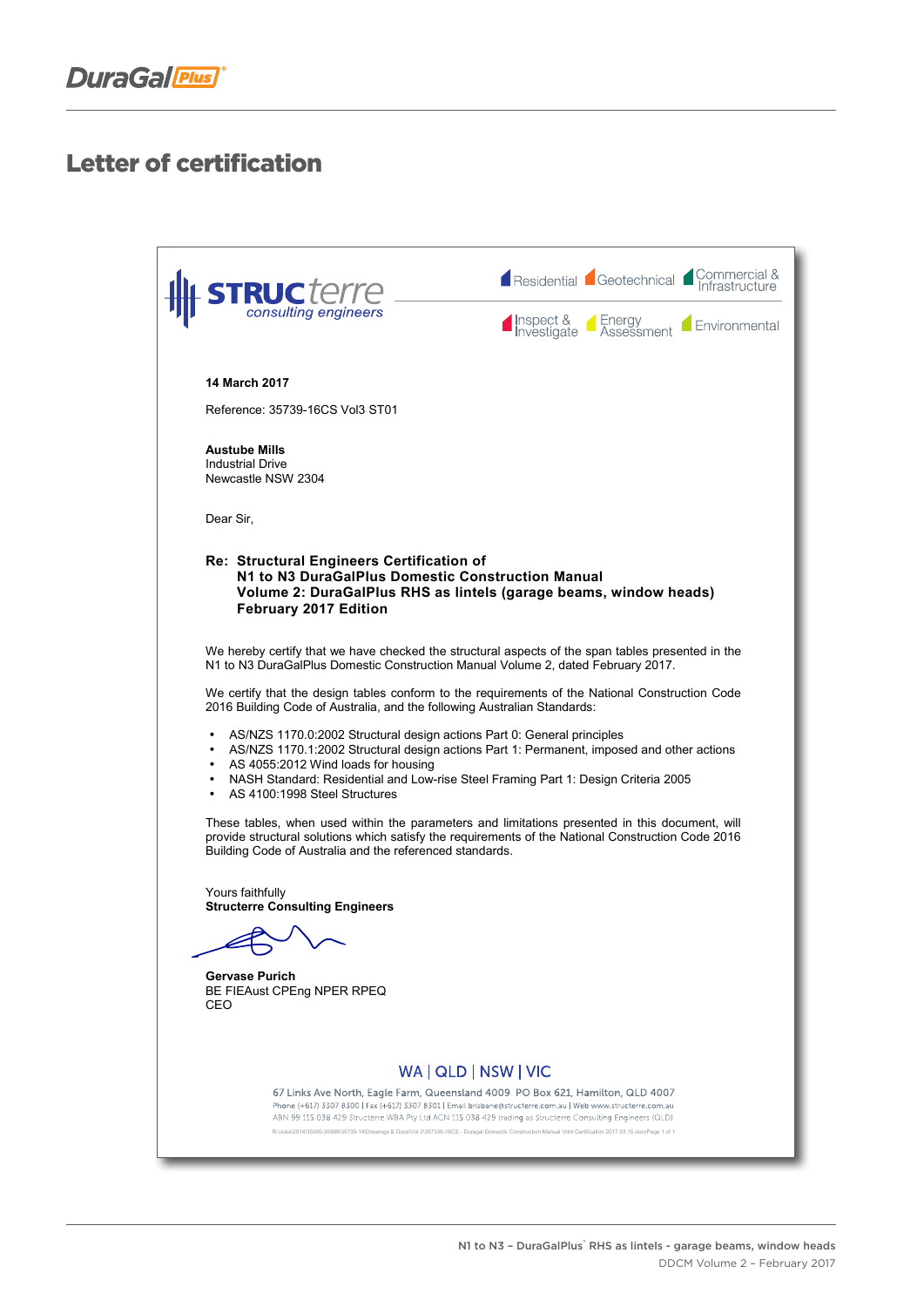| <b>Contents</b>                                                      | <b>Page</b>    |
|----------------------------------------------------------------------|----------------|
| Foreword                                                             |                |
| Letter of certification                                              |                |
| <b>DuraGalPlus product specifications</b>                            | 2              |
| Span tables design data                                              | 3              |
| DuraGalPlus RHS as lintels                                           | 4              |
| How to use the tables                                                | 6              |
| Example                                                              | 8              |
| <b>Tables</b>                                                        |                |
| Lintel supporting roof only                                          | 9              |
| Roof - masonry tiles and ceiling                                     | 10             |
| Roof - steel sheeting and ceiling                                    | 11             |
| Lintel suporting roof only - with girder truss                       | 1 <sub>3</sub> |
| Roof - masonry tiles and ceiling                                     | 14             |
| Roof - steel sheeting and ceiling                                    | 15             |
| Lintel supporting roof and floor loads                               | 16             |
| Floor - timber<br>Roof - masonry tiles and ceiling - pitched roof    | 18             |
| Floor - timber<br>Roof - masonry tiles and ceiling - trussed roof    | 19             |
| Floor - timber<br>Roof - steel sheeting and ceiling - pitched roof   | 20             |
| Floor - timber<br>Roof - steel sheeting and ceiling - trussed roof   | 21             |
| Floor - concrete<br>Roof - masonry tiles and ceiling - pitched roof  | 22             |
| Floor - concrete<br>Roof - masonry tiles and ceiling - trussed roof  | 23             |
| Floor - concrete<br>Roof - steel sheeting and ceiling - pitched roof | 24             |
| Floor - concrete<br>Roof - steel sheeting and ceiling - trussed roof | 25             |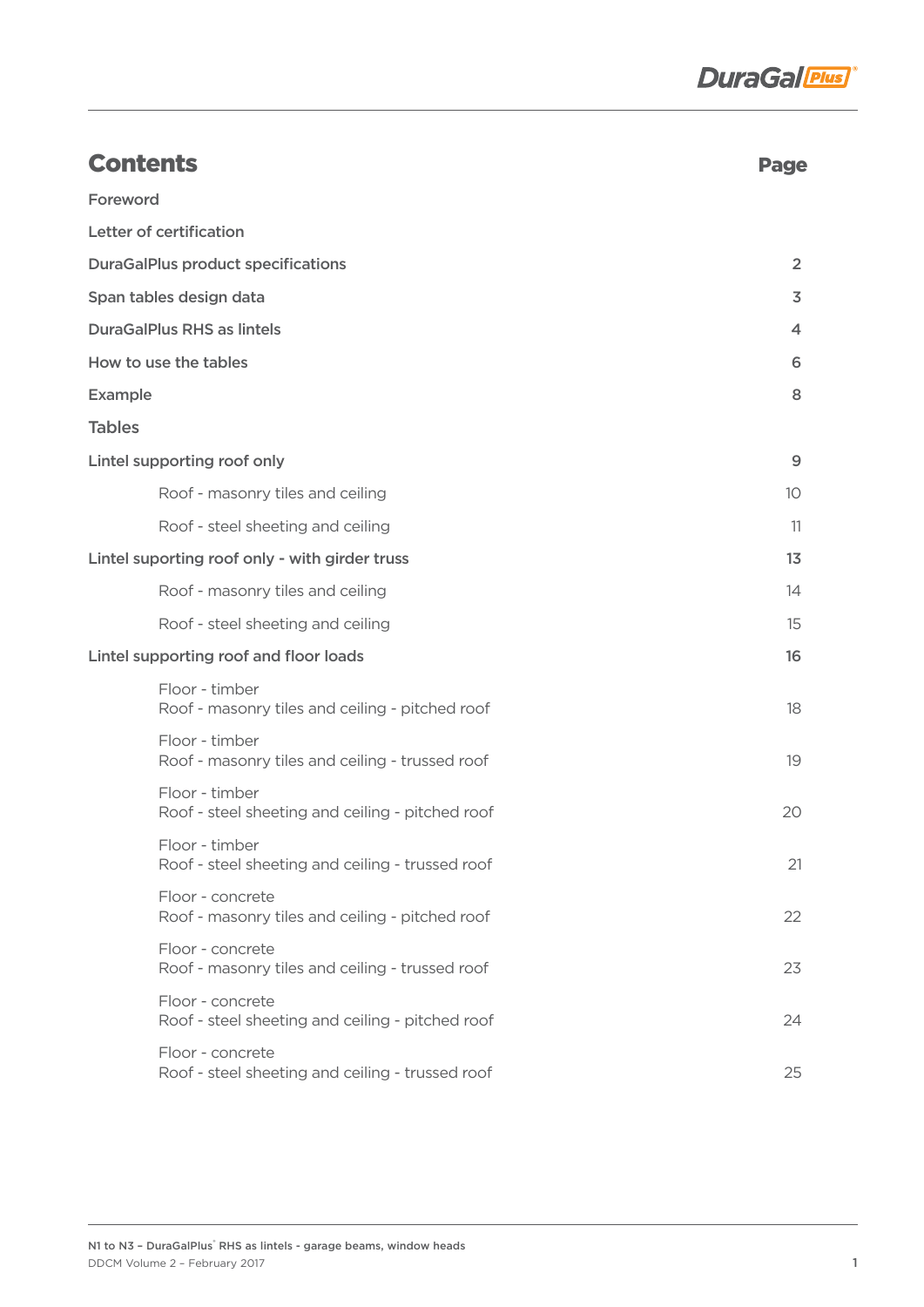### DuraGalPlus product specifications

#### Surface finish and corrosion protection

DuraGalPlus products are hot dip galvanized to section 3, AS/NZS 4792 with DuraGalPlus ZB100/100 having a minimum average coating mass of 100g/m $^2$  on each surface and DuraGalPlus ZB135/135 having 135g/m $^2$ .

In many corrosive environments these systems may not require any additional surface treatment. In harsh environments additional top coats may need to be applied. For advice on painting systems for a wide range of environments refer to the 'DuraGal Easy Painting and Corrosion Protection Guide'.

#### Welding performance

DuraGalPlus sections are made from low carbon structural steel, so they are readily weldable. The zinc coating thickness is carefully controlled to ensure that structurally sound welds can be fabricated using standard welding practices. The 'DuraGal Easy Welding Guide' provides guidelines for welding DuraGalPlus products. The Guide can be found at www.austubemills.com.au/publications-and-resources/technical/ duragal\_easy\_welding\_guide.pdf.

#### Grade

DuraGalPlus sections are manufactured by a cold forming process which ensures the DuraGalPlus rectangular and square hollow sections (RHS/SHS) covered in this publication comply with the requirements of AS/NZS 1163 - C450L0. AS/NZS 1163 C450L0 is supplied as C450PLUS, which meets AS/NZS 1163 requirements for both Grade  $350L0$  and  $C450L0$ .

#### **Designation**

Typical designations for DuraGalPlus RHS and SHS are:

- > For DuraGalPlus RHS 150 x 50 x 4.0 RHS DuraGalPlus AS/NZS1163 C450L0 supplied as C450PLUS
- For DuraGalPlus SHS 100 x 100 x 4.0 RHS DuraGalPlus AS/NZS1163 C450L0 supplied as C450PLUS

#### Length range

DuraGalPlus ZB100/100 is stocked by distributors in the following lengths.

| Section    | <b>Size</b>                      | Standard length<br>(m) |
|------------|----------------------------------|------------------------|
| <b>RHS</b> | $50 \times 25$ to $75 \times 25$ | 8.0                    |
|            | 75 x 50 to 150 x 50              | 8.0 & 12.0             |
| <b>SHS</b> | $25 \times 25$                   | 6.5                    |
|            | $30 \times 30$ to 65 $\times$ 65 | 8.0                    |
|            | 75 x 75 to 100 x 100             | 8.0 & 12.0             |

\* Non-standard lengths - minimum order quantities and/or price extras may apply.

DuraGalPlus ZB135/135 is available in the following sizes in 8.0m lengths:

| $90 \times 90 \times 20$   | $150 \times 50 \times 20$ |
|----------------------------|---------------------------|
| $100 \times 50 \times 16$  | $150 \times 50 \times 30$ |
| $100 \times 50 \times 2.0$ |                           |

More information on product availability can be found in the Product Availability Guide on Austube Mills website at www.austubemills.com.au.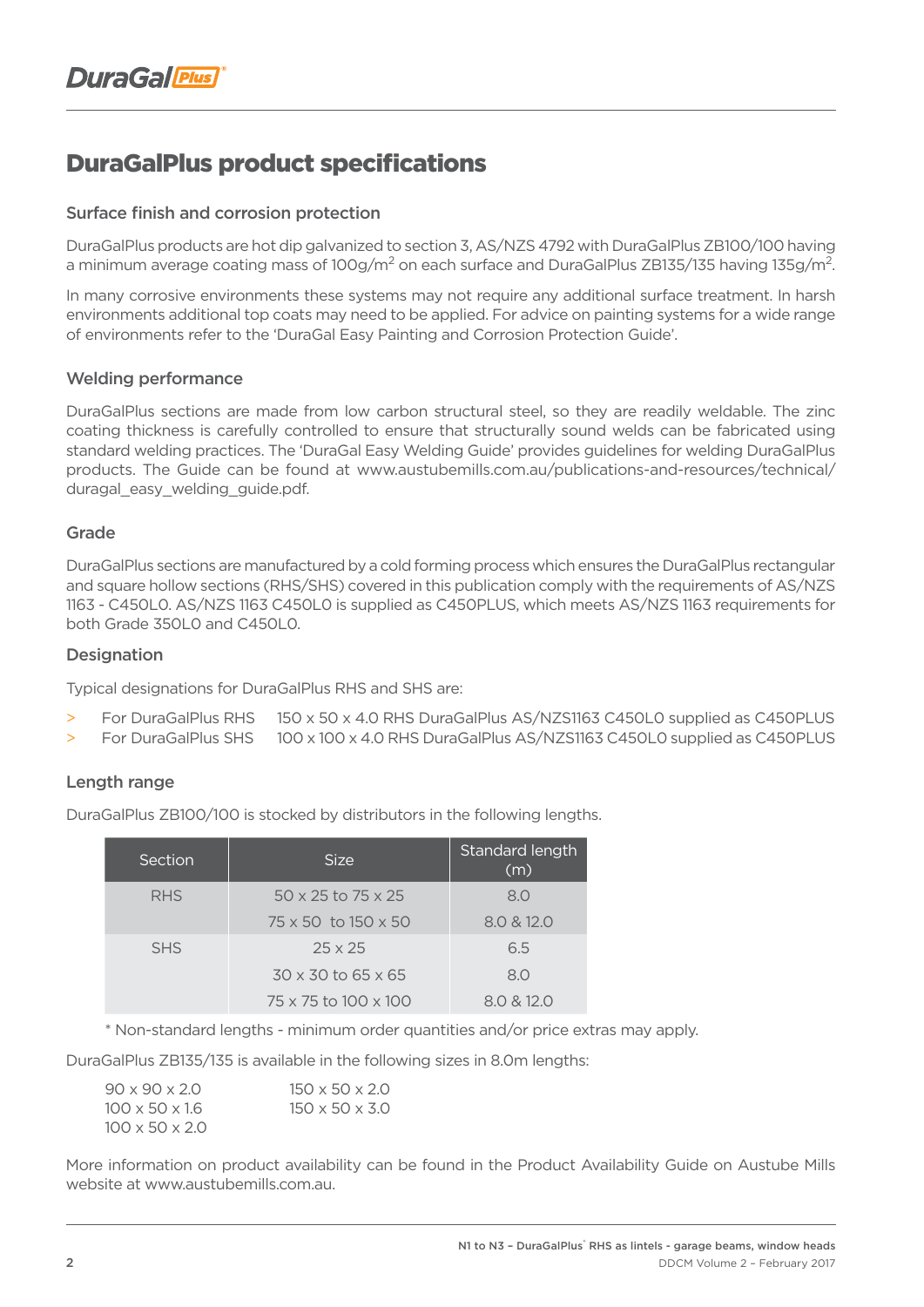

### Span tables design data

#### Scope

This volume of the DuraGal® Domestic Construction Manual covers the design of DuraGalPlus RHS lintels which conform to wind classifications of up to category N3.

The tables in this volume cover the design of DuraGalPlus RHS lintels supporting house framing (not carrying masonry walls). The tables have been broadly divided into two sections: Lintels Supporting roof loads only and lintels supporting roof and floor loads.

#### Design assumptions

The design assumptions used to generate these tables are as follows:

- > DuraGalPlus RHS lintels are designed in accordance with AS 4100.
- > All lintels are assumed to be restrained against lateral movement and twist along their lengths in accordance with AS 4100.
- > Lintels in single storey and upper storey walls consider the load is applied in a series of concentrated point loads spaced at maximum 1.2m. For a larger truss/rafter spacing, the girder truss tables should be considered. Loads on lower storey lintels consider a uniformly distributed load.
- > The loads applied and the deflection limits for each set of tables is shown before the tables.
- > All loads are static and applied vertically.
- > Minimum end support bearing for lintels is assumed to be 70mm.
- > All lintels are assumed to be part of an enclosed building.
- > The wind pressure coefficients for enclosed buildings are taken as:
	- > External pressure coefficient, Cp,e = -0.9
	- $>$  Internal pressure coefficient, Cp,i  $= +0.2$  (for non-cyclonic areas)
	- $\frac{1}{2}$  k<sub>c</sub> = 0.9
- 

N1 to N3 - DuraGalPlus<sup>®</sup> RHS as lintels - garage beams, window heads DDCM Volume 2 – February 2017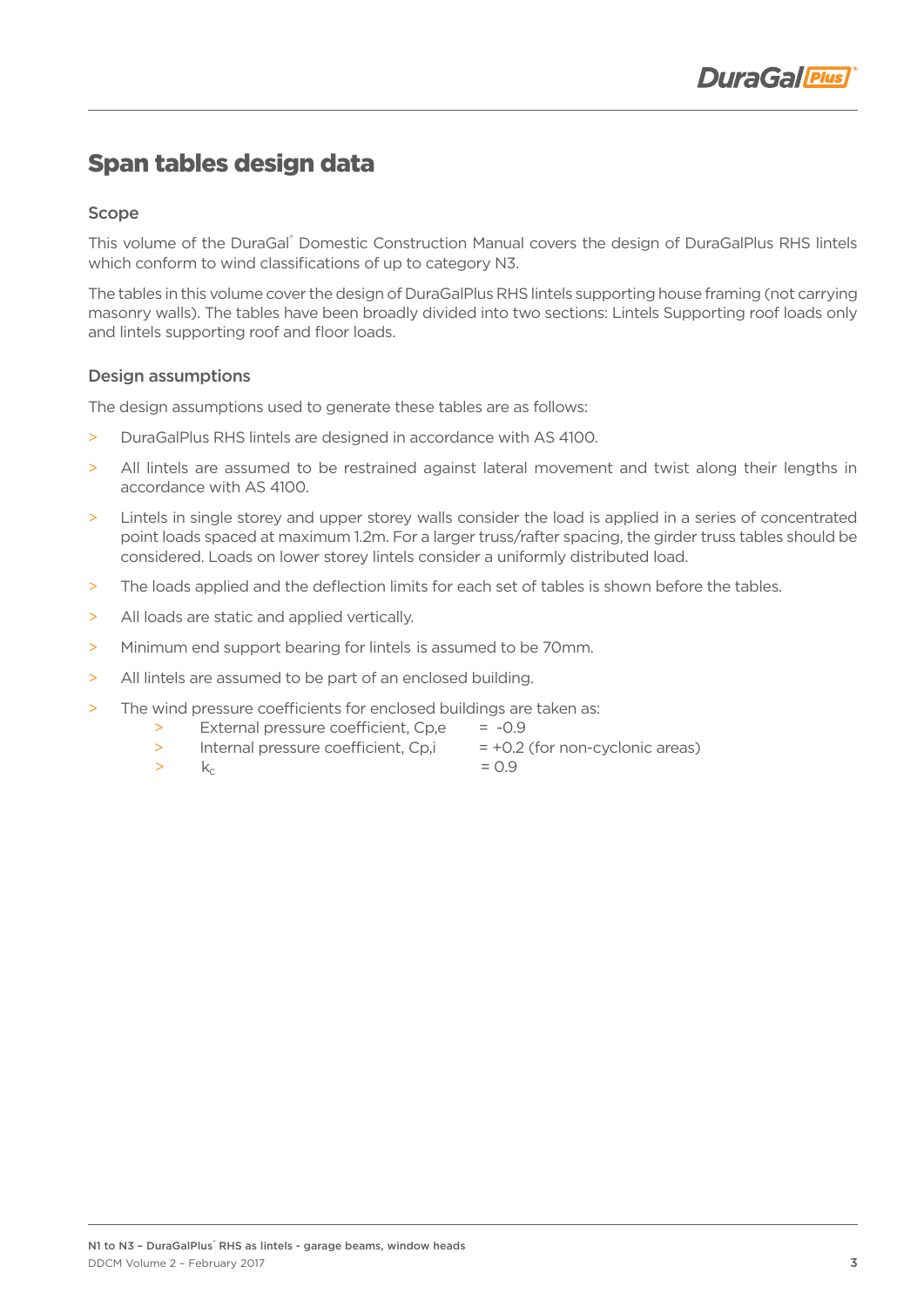### DuraGalPlus RHS as lintels

Examples of the use of DuraGalPlus members as lintels not carrying masonry are shown in this section. The diagrams show DuraGalPlus RHS used as window head and as a garage beam.

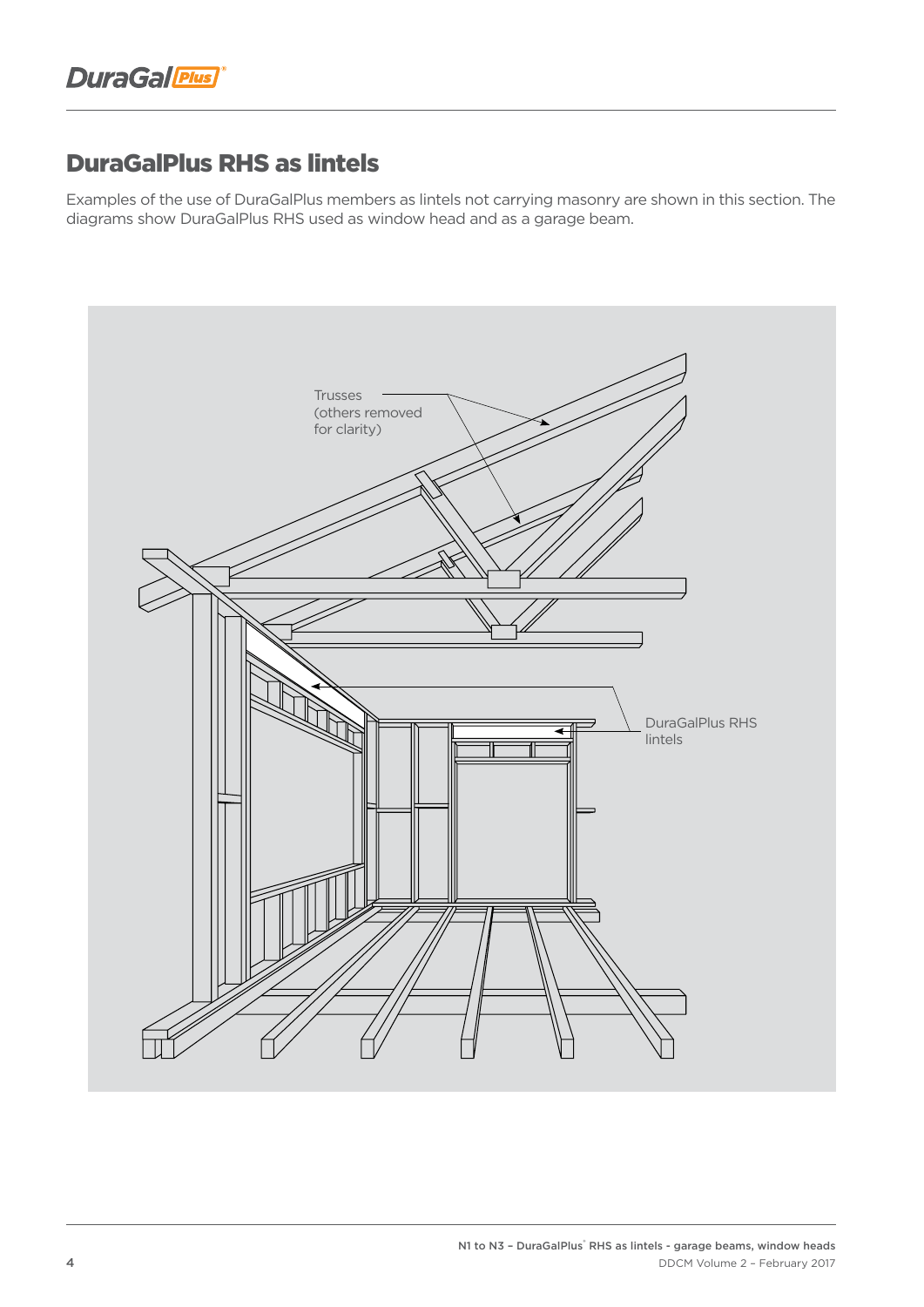

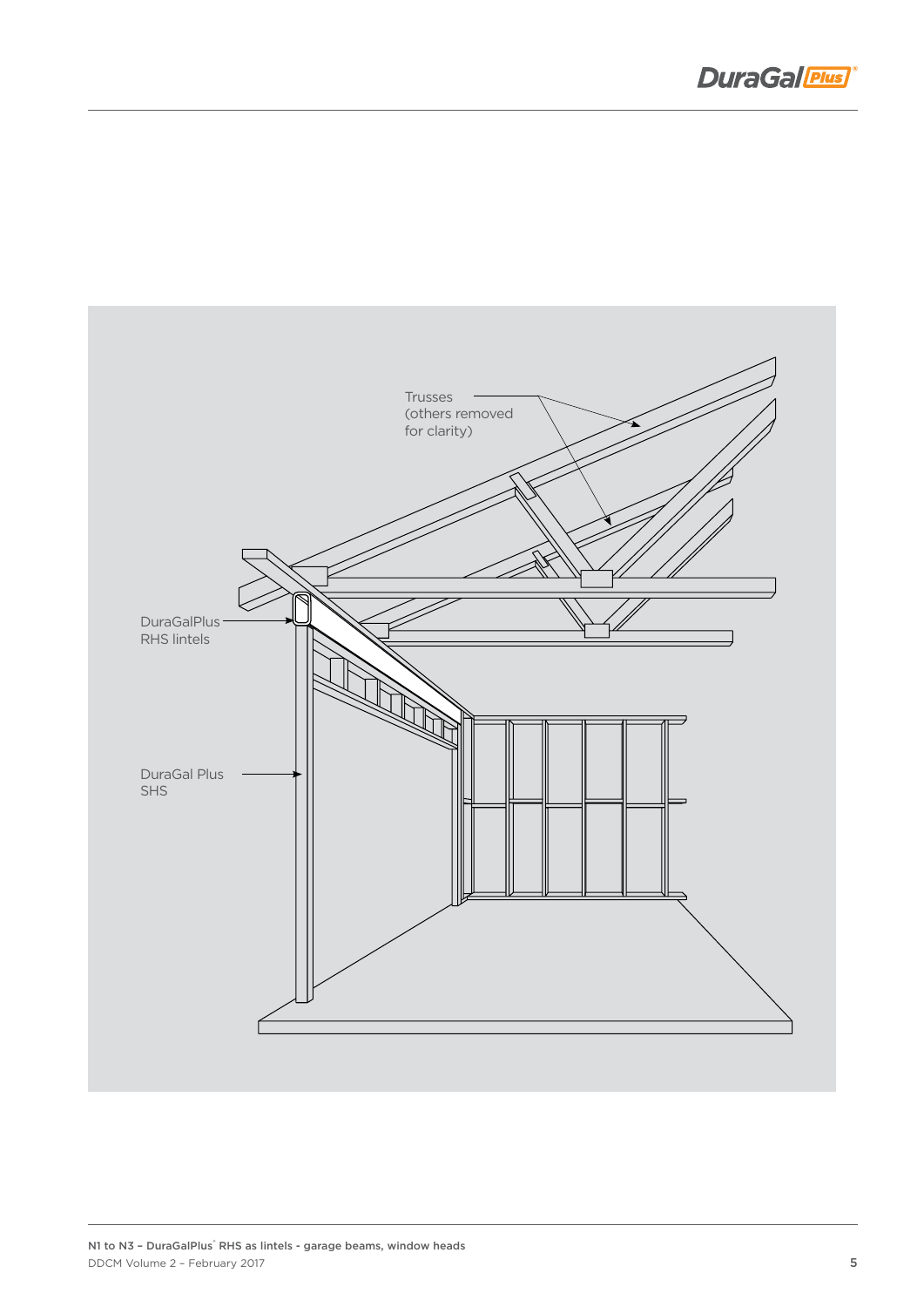### How to use the tables

#### Step 1

Find out if the lintel is carrying roof loads only or roof and floor loads.

#### Step 2

Establish the type of roofing material (masonry tiles and ceiling or steel sheeting and ceiling).

#### Step 3

Check that the wind classification is equal to or below N3.

#### **If lintel is carrying roof loads only go to Step 7**

#### Step 4

Find the type of flooring material used (timber or concrete).

#### Step 5

Establish if the roof is trussed or pitched.

#### Step 6

Calculate the effective roof width and effective floor width. Check also the validity of the design assumptions used in the tables to work out the effective lintel spacing for trussed and pitched roof.

#### Step 7

Work out required effective lintel spacing as per the diagrams provided at the start of the tables.

#### Step 8

Work out the required span of the lintel.

#### Step 9

Go to the appropriate table on the basis of information from Step 1 to 8.

#### Step 10

Select the column under effective lintel spacing with table effective lintel spacing equal to or larger than the required effective lintel spacing (worked out in Step 7).

#### Step 11

Select the section that has a maximum span equal to or larger than the required span of lintel which is worked out in Step 8.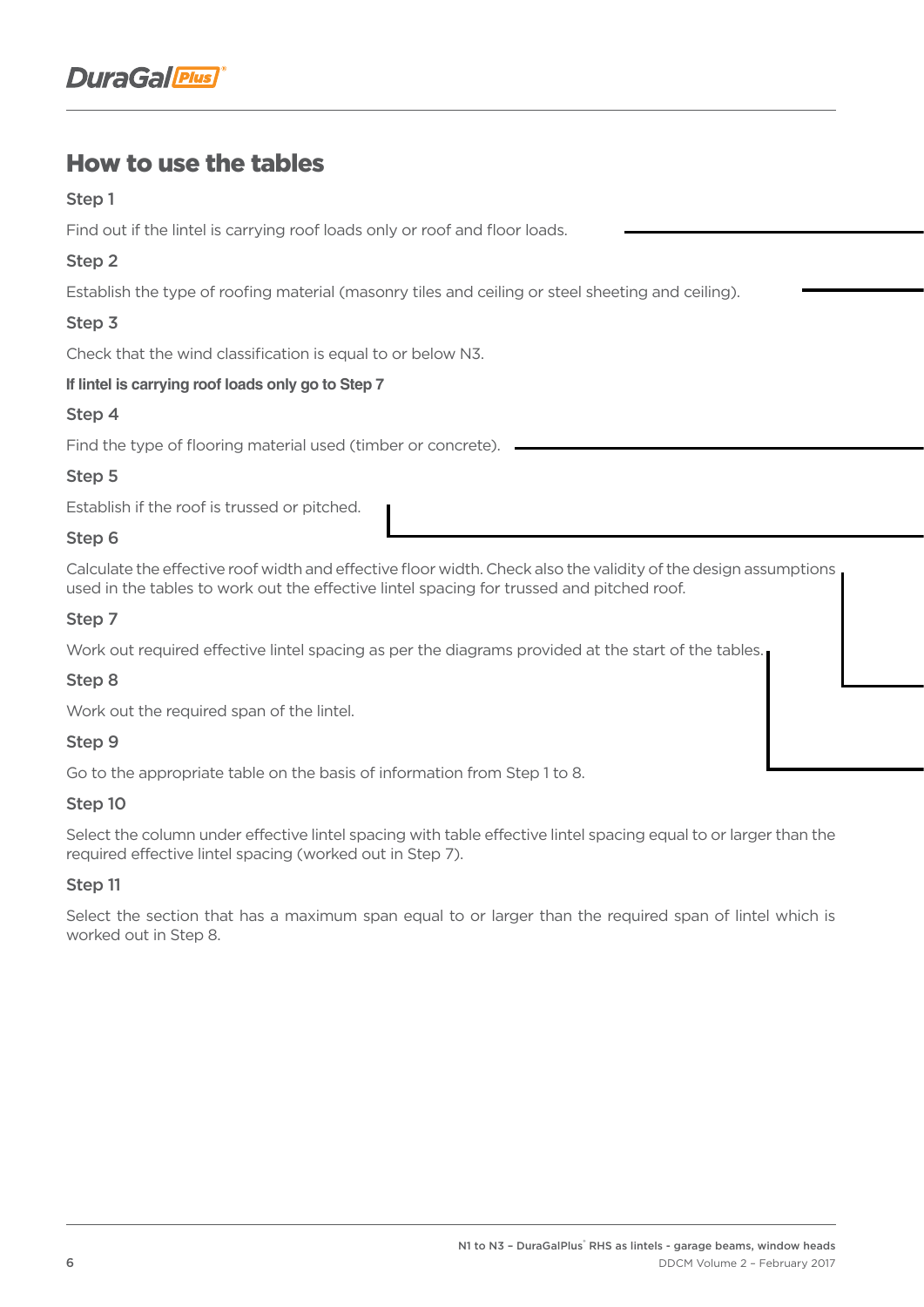#### (*G*) (*Q* = 1.1kN) Masonry tiles and ceiling 0.9 Larger of 0.25 IFSI ISD to to

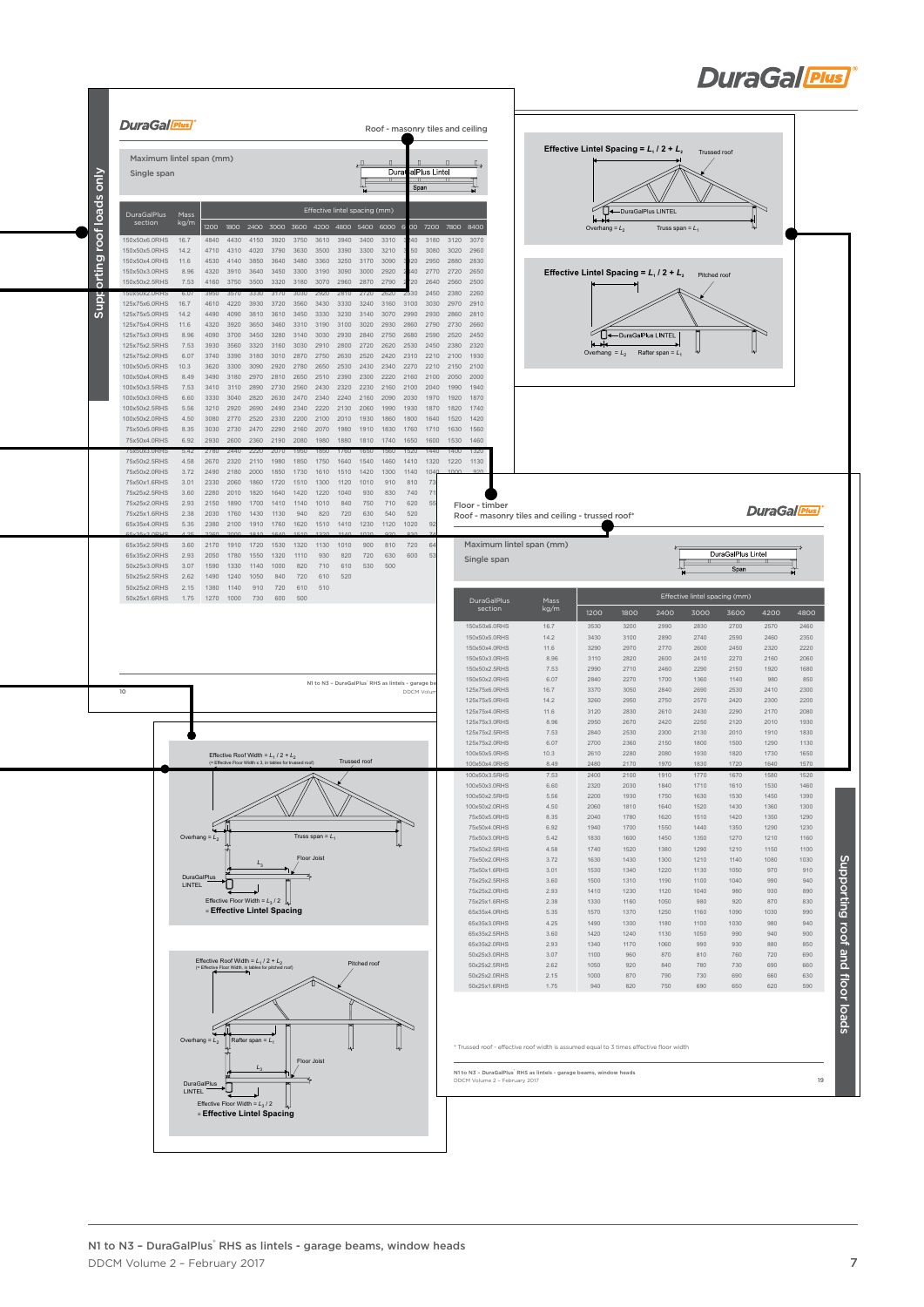

### Example

Size a beam over a garage door carrying timber floor and masonry tiled trussed roof. The effective load widths are shown below. The required span of the garage lintel is 3150mm. The wind classification is given as N3.



**Step 1**: Lintel is carrying roof and floor loads

| <b>Step 2: Roof - masonry tiles</b>     |                           |                                                                                                                  |              |              |              |              |                               |                           |                     |              |
|-----------------------------------------|---------------------------|------------------------------------------------------------------------------------------------------------------|--------------|--------------|--------------|--------------|-------------------------------|---------------------------|---------------------|--------------|
| Step 3: Wind classification N3          |                           | Floor - timber<br>Roof - masonry tiles and ceiling - trussed roof*                                               |              |              |              |              |                               |                           | <b>DuraGal</b> Plus |              |
| Step 4: Floor - timber                  |                           | Maximum lintel span (mm)<br>Single span                                                                          |              |              |              |              |                               | DuraGalPlus Linte<br>Span |                     |              |
| <b>Step 5: Roof - trussed</b>           |                           | <b>DuraGalPlus</b>                                                                                               | Mass         |              |              |              | Effective lintel spacing (mm) |                           |                     |              |
| Step 6: (refer to diagram)              |                           | section                                                                                                          | kg/m<br>167  | 1200<br>3530 | 1800         | 2400<br>2990 | 3000<br>2830                  | 3600<br>2700              | 4200<br>2570        | 4800<br>2460 |
|                                         |                           | 150x50x6.0RHS                                                                                                    | 4.2          | 3430         | 3200         | 2890         | 2740                          | 2590                      | 2460                | 2350         |
| Effective floor width                   | $=1800$ mm                | 150x50x4 0RHS                                                                                                    | 11.6         | 3290         | 2970         | 2770         | 2600                          | 2450                      | 2320                | 2220         |
|                                         |                           | 150x50x3.0RHS                                                                                                    | 8.96         | 3110         | 2820         | 2600         | 2410                          | 2270                      | 2160                | 2060         |
| Effective roof width                    | $= 5275$ mm               | 150x50x2.5RHS                                                                                                    | 7.53         | 2990         | 2710         | 2460         | 2290                          | 2150                      | 1920                | 1680         |
| Check table assumption                  |                           | 150x50x2 0RHS<br>125x75x6.0RHS                                                                                   | 6.07<br>16.7 | 2840<br>3370 | 2270<br>3050 | 1700<br>2840 | 1360<br>2690                  | 1140<br>2530              | 980<br>2410         | 850<br>2300  |
|                                         |                           | 125x75x5.0RHS                                                                                                    | 14.2         | 3260         | 2950         | 2750         | 2570                          | 2420                      | 2300                | 2200         |
| 3 x floor width                         | $= 3 \times 1800$         | 125x75x4.0RHS                                                                                                    | 11.6         | 3120         | 2830         | 2610         | 2430                          | 2290                      | 2170                | 2080         |
|                                         |                           | 125x75x3.0RHS                                                                                                    | 8.96         | 2950         | 2670         | 2420         | 2250                          | 2120                      | 2010                | 1930         |
|                                         | $= 5400$ mm               | 125x75x2.5RHS                                                                                                    | 7.53         | 2840         | 2530         | 2300         | 2130                          | 2010                      | 1910                | 1830         |
|                                         | $> 5250$ mm               | 125x75x2.0RHS<br>100x50x5.0RHS                                                                                   | 6.07<br>10.3 | 2700<br>2610 | 2360<br>2280 | 2150<br>2080 | 1800<br>1930                  | 1500<br>1820              | 1290<br>1730        | 1130<br>1650 |
|                                         |                           | 100x50x4 0RHS                                                                                                    | 8.49         | 2480         | 2170         | 1970         | 1830                          | 1720                      | 1640                | 1570         |
|                                         |                           | 100x50x3.5RHS                                                                                                    | 7.53         | 2400         | 2100         | 1910         | 1770                          | 1670                      | 1580                | 1520         |
| <b>Step 7: Required lintel spacing</b>  |                           | 100x50x3.0RHS                                                                                                    | 6.60         | 2320         | 2030         | 1840         | 1710                          | 1610                      | 1530                | 1460         |
|                                         |                           | 100x50x2.5RHS                                                                                                    | 5.56         | 2200         | 1930         | 1750         | 1630                          | 1530                      | 1450                | 1390         |
|                                         | $=1800$ mm                | 100x50x2.0RHS                                                                                                    | 4.50         | 2060         | 1810         | 1640         | 1520                          | 1430                      | 1360                | 1300         |
|                                         | = (Effective floor width) | 75x50x5.0RHS<br>75x50x4.0RHS                                                                                     | 8.35<br>6.92 | 2040<br>1940 | 1780<br>1700 | 1620<br>1550 | 1510<br>1440                  | 1420<br>1350              | 1350<br>1290        | 1290<br>1230 |
|                                         |                           | 75x50x3.0RHS                                                                                                     | 5.42         | 1830         | 1600         | 1450         | 1350                          | 1270                      | 1210                | 1160         |
|                                         |                           | 75x50x2 5RHS                                                                                                     | 4.58         | 1740         | 1520         | 1380         | 1290                          | 1210                      | 1150                | 1100         |
| Step 8: Required lintel span = 3150mm   |                           | 75x50x2.0RHS                                                                                                     | 3.72         | 1630         | 1430         | 1300         | 1210                          | 1140                      | 1080                | 1030         |
|                                         |                           | 75x50x1 6RHS                                                                                                     | 3.01         | 1530         | 1340         | 1220         | 1130                          | 1050                      | 970                 | 910          |
|                                         |                           | 75x25x2.5RHS                                                                                                     | 3.60         | 1500         | 1310         | 1190         | 1100                          | 1040                      | 990                 | 940          |
| <b>Step 9:</b> Select appropriate table |                           | 75x25x2.0RHS<br>75x25x1.6RHS                                                                                     | 2.93<br>2.38 | 1410<br>1330 | 1230<br>1160 | 1120<br>1050 | 1040<br>980                   | 980<br>920                | 930<br>870          | 890<br>830   |
|                                         |                           | 65x35x4.0RHS                                                                                                     | 5.35         | 1570         | 1370         | 1250         | 1160                          | 1090                      | 1030                | 990          |
|                                         |                           | 65x35x3.0RHS                                                                                                     | 4.25         | 1490         | 1300         | 1180         | 1100                          | 1030                      | 980                 | 940          |
| Step 10: Select column with             |                           | 65x35x2 5RHS                                                                                                     | 3.60         | 1420         | 1240         | 1130         | 1050                          | 990                       | 940                 | 900          |
| Effective lintel spacing= 1800mm        |                           | 65x35x2.0RHS                                                                                                     | 2.93         | 1340         | 1170         | 1060         | 990                           | 930                       | 880                 | 850          |
|                                         |                           | 50x25x2.5RHS                                                                                                     | 2.62         | 1100         | 960<br>920   | 870<br>840   | 810<br>780                    | 760<br>730                | 720<br>690          | 690<br>660   |
|                                         |                           | 50x25x2.0RHS                                                                                                     | 2.15         | 1050<br>1000 | 870          | 790          | 730                           | 690                       | 660                 | 630          |
| Step 11: Select 150x50x6.0RHS           |                           |                                                                                                                  |              |              | 820          | 750          | 690                           | 650                       | 620                 | 590          |
| Maximum span = 3200mm>3150mm            |                           |                                                                                                                  |              |              |              |              |                               |                           |                     |              |
|                                         |                           | * Trussed roof - effective roof width is assumed equal to 3 times effective floor width                          |              |              |              |              |                               |                           |                     |              |
|                                         |                           | N1 to N3 - DuraGalPlus <sup>'</sup> RHS as lintels - garage beams, window heads<br>DDCM Volume 2 - February 2017 |              |              |              |              |                               |                           |                     | 19           |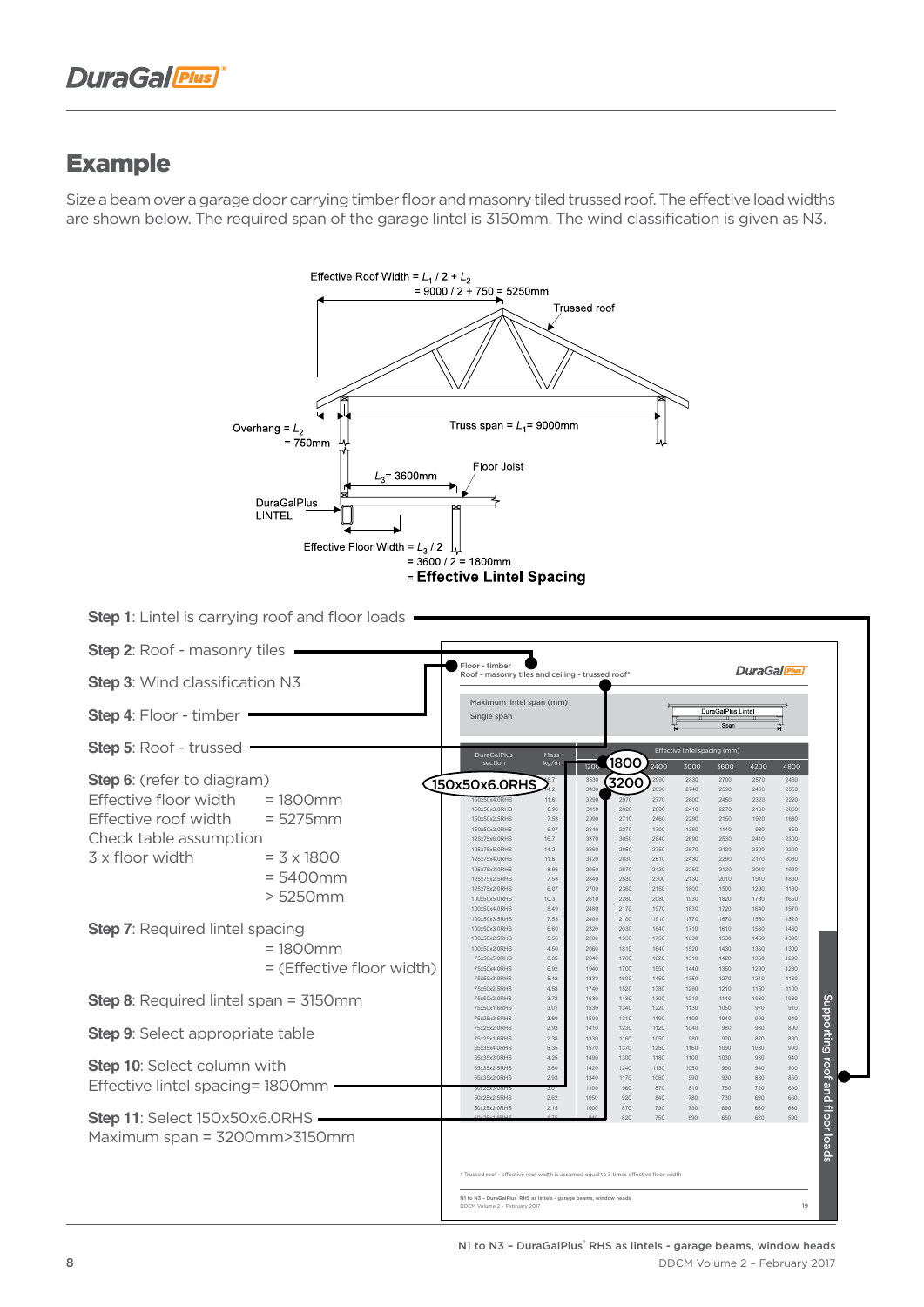

### Lintel supporting roof only

Applied loads and deflection limits used to generate the tables on pages 10 to 11.

|                            |                  | Load (kPa)               | Deflection (mm)       |                            |  |  |
|----------------------------|------------------|--------------------------|-----------------------|----------------------------|--|--|
| Roof                       | Dead load<br>(G) | Live load<br>(Q)         | Dead load<br>(G)      | Live load<br>$(Q = 1.1kN)$ |  |  |
| Masonry tiles and ceiling  | 0.9              | Larger of 0.25           | Span $/300$           | Span / 180                 |  |  |
| Steel sheeting and ceiling | O.4              | and<br>1.8 / area + 0.12 | to<br>9 <sub>mm</sub> | to<br>10 <sub>mm</sub>     |  |  |



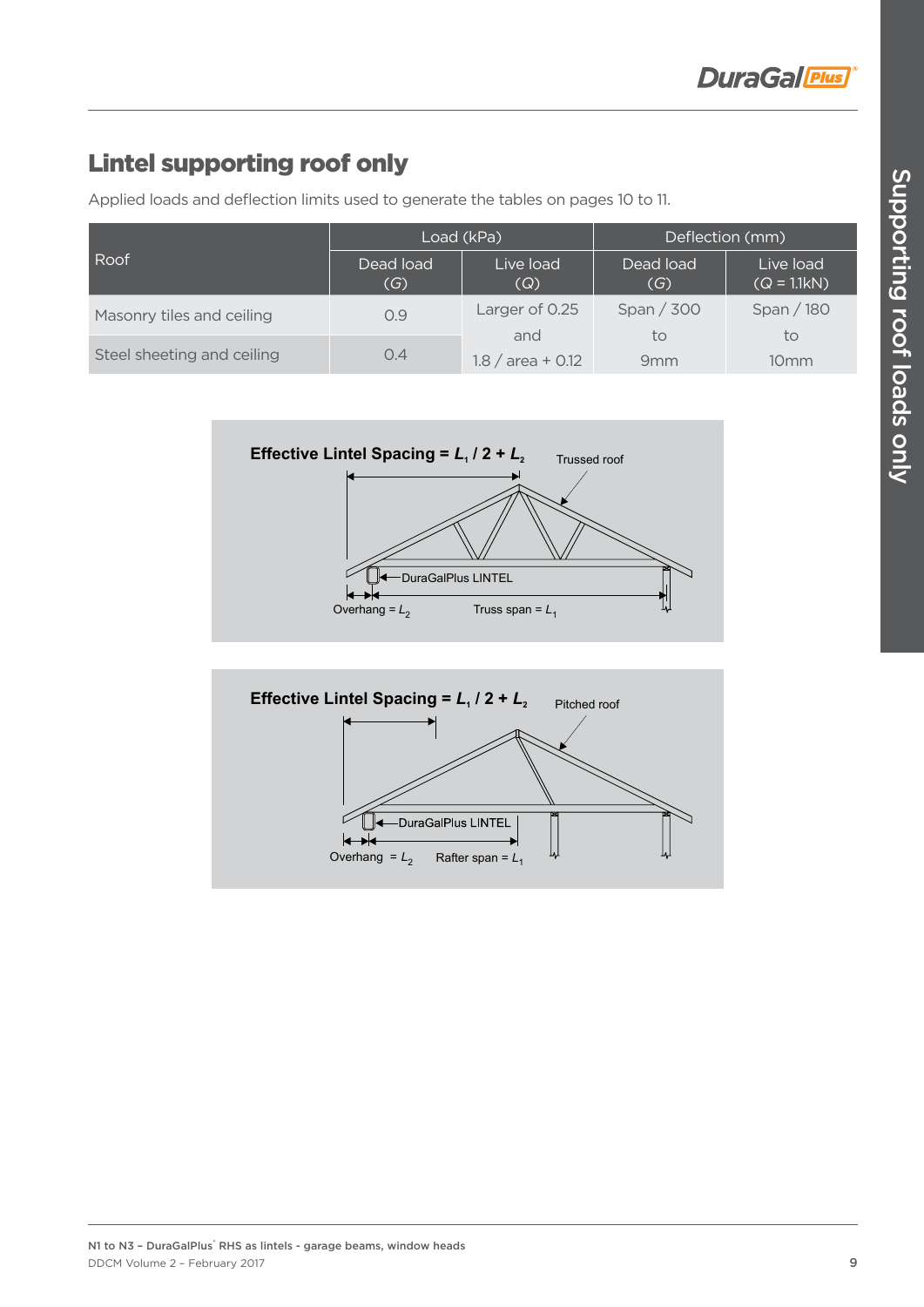

Single span

|  | <b>DuraGalPlus Lintel</b> |  |
|--|---------------------------|--|
|  | Span                      |  |

| <b>DuraGalPlus</b> | Mass | Effective lintel spacing (mm) |      |      |      |      |      |      |      |      |      |      |      |      |
|--------------------|------|-------------------------------|------|------|------|------|------|------|------|------|------|------|------|------|
| section            | kg/m | 1200                          | 1800 | 2400 | 3000 | 3600 | 4200 | 4800 | 5400 | 6000 | 6600 | 7200 | 7800 | 8400 |
| 150x50x6.0RHS      | 16.7 | 4840                          | 4430 | 4150 | 3920 | 3750 | 3610 | 3940 | 3400 | 3310 | 3240 | 3180 | 3120 | 3070 |
| 150x50x5.0RHS      | 14.2 | 4710                          | 4310 | 4020 | 3790 | 3630 | 3500 | 3390 | 3300 | 3210 | 3150 | 3080 | 3020 | 2960 |
| 150x50x4.0RHS      | 11.6 | 4530                          | 4140 | 3850 | 3640 | 3480 | 3360 | 3250 | 3170 | 3090 | 3020 | 2950 | 2880 | 2830 |
| 150x50x3.0RHS      | 8.96 | 4320                          | 3910 | 3640 | 3450 | 3300 | 3190 | 3090 | 3000 | 2920 | 2840 | 2770 | 2720 | 2650 |
| 150x50x2.5RHS      | 7.53 | 4160                          | 3750 | 3500 | 3320 | 3180 | 3070 | 2960 | 2870 | 2790 | 2720 | 2640 | 2560 | 2500 |
| 150x50x2.0RHS      | 6.07 | 3950                          | 3570 | 3330 | 3170 | 3030 | 2920 | 2810 | 2720 | 2620 | 2530 | 2450 | 2380 | 2260 |
| 125x75x6.0RHS      | 16.7 | 4610                          | 4220 | 3930 | 3720 | 3560 | 3430 | 3330 | 3240 | 3160 | 3100 | 3030 | 2970 | 2910 |
| 125x75x5.0RHS      | 14.2 | 4490                          | 4090 | 3810 | 3610 | 3450 | 3330 | 3230 | 3140 | 3070 | 2990 | 2930 | 2860 | 2810 |
| 125x75x4.0RHS      | 11.6 | 4320                          | 3920 | 3650 | 3460 | 3310 | 3190 | 3100 | 3020 | 2930 | 2860 | 2790 | 2730 | 2660 |
| 125x75x3.0RHS      | 8.96 | 4090                          | 3700 | 3450 | 3280 | 3140 | 3030 | 2930 | 2840 | 2750 | 2680 | 2590 | 2520 | 2450 |
| 125x75x2.5RHS      | 7.53 | 3930                          | 3560 | 3320 | 3160 | 3030 | 2910 | 2800 | 2720 | 2620 | 2530 | 2450 | 2380 | 2320 |
| 125x75x2.0RHS      | 6.07 | 3740                          | 3390 | 3180 | 3010 | 2870 | 2750 | 2630 | 2520 | 2420 | 2310 | 2210 | 2100 | 1930 |
| 100x50x5.0RHS      | 10.3 | 3620                          | 3300 | 3090 | 2920 | 2780 | 2650 | 2530 | 2430 | 2340 | 2270 | 2210 | 2150 | 2100 |
| 100x50x4.0RHS      | 8.49 | 3490                          | 3180 | 2970 | 2810 | 2650 | 2510 | 2390 | 2300 | 2220 | 2160 | 2100 | 2050 | 2000 |
| 100x50x3.5RHS      | 7.53 | 3410                          | 3110 | 2890 | 2730 | 2560 | 2430 | 2320 | 2230 | 2160 | 2100 | 2040 | 1990 | 1940 |
| 100x50x3.0RHS      | 6.60 | 3330                          | 3040 | 2820 | 2630 | 2470 | 2340 | 2240 | 2160 | 2090 | 2030 | 1970 | 1920 | 1870 |
| 100x50x2.5RHS      | 5.56 | 3210                          | 2920 | 2690 | 2490 | 2340 | 2220 | 2130 | 2060 | 1990 | 1930 | 1870 | 1820 | 1740 |
| 100x50x2.0RHS      | 4.50 | 3080                          | 2770 | 2520 | 2330 | 2200 | 2100 | 2010 | 1930 | 1860 | 1800 | 1640 | 1520 | 1420 |
| 75x50x5.0RHS       | 8.35 | 3030                          | 2730 | 2470 | 2290 | 2160 | 2070 | 1980 | 1910 | 1830 | 1760 | 1710 | 1630 | 1560 |
| 75x50x4.0RHS       | 6.92 | 2930                          | 2600 | 2360 | 2190 | 2080 | 1980 | 1880 | 1810 | 1740 | 1650 | 1600 | 1530 | 1460 |
| 75x50x3.0RHS       | 5.42 | 2780                          | 2440 | 2220 | 2070 | 1950 | 1850 | 1760 | 1650 | 1560 | 1520 | 1440 | 1400 | 1320 |
| 75x50x2.5RHS       | 4.58 | 2670                          | 2320 | 2110 | 1980 | 1850 | 1750 | 1640 | 1540 | 1460 | 1410 | 1320 | 1220 | 1130 |
| 75x50x2.0RHS       | 3.72 | 2490                          | 2180 | 2000 | 1850 | 1730 | 1610 | 1510 | 1420 | 1300 | 1140 | 1040 | 1000 | 920  |
| 75x50x1.6RHS       | 3.01 | 2330                          | 2060 | 1860 | 1720 | 1510 | 1300 | 1120 | 1010 | 910  | 810  | 730  | 700  | 630  |
| 75x25x2.5RHS       | 3.60 | 2280                          | 2010 | 1820 | 1640 | 1420 | 1220 | 1040 | 930  | 830  | 740  | 710  | 630  | 610  |
| 75x25x2.0RHS       | 2.93 | 2150                          | 1890 | 1700 | 1410 | 1140 | 1010 | 840  | 750  | 710  | 620  | 550  | 520  | 510  |
| 75x25x1.6RHS       | 2.38 | 2030                          | 1760 | 1430 | 1130 | 940  | 820  | 720  | 630  | 540  | 520  |      |      |      |
| 65x35x4.0RHS       | 5.35 | 2380                          | 2100 | 1910 | 1760 | 1620 | 1510 | 1410 | 1230 | 1120 | 1020 | 920  | 840  | 810  |
| 65x35x3.0RHS       | 4.25 | 2260                          | 2000 | 1810 | 1640 | 1510 | 1320 | 1140 | 1020 | 920  | 830  | 740  | 710  | 640  |
| 65x35x2.5RHS       | 3.60 | 2170                          | 1910 | 1720 | 1530 | 1320 | 1130 | 1010 | 900  | 810  | 720  | 640  | 610  | 540  |
| 65x35x2.0RHS       | 2.93 | 2050                          | 1780 | 1550 | 1320 | 1110 | 930  | 820  | 720  | 630  | 600  | 530  | 510  |      |
| 50x25x3.0RHS       | 3.07 | 1590                          | 1330 | 1140 | 1000 | 820  | 710  | 610  | 530  | 500  |      |      |      |      |
| 50x25x2.5RHS       | 2.62 | 1490                          | 1240 | 1050 | 840  | 720  | 610  | 520  |      |      |      |      |      |      |
| 50x25x2.0RHS       | 2.15 | 1380                          | 1140 | 910  | 720  | 610  | 510  |      |      |      |      |      |      |      |
| 50x25x1.6RHS       | 1.75 | 1270                          | 1000 | 730  | 600  | 500  |      |      |      |      |      |      |      |      |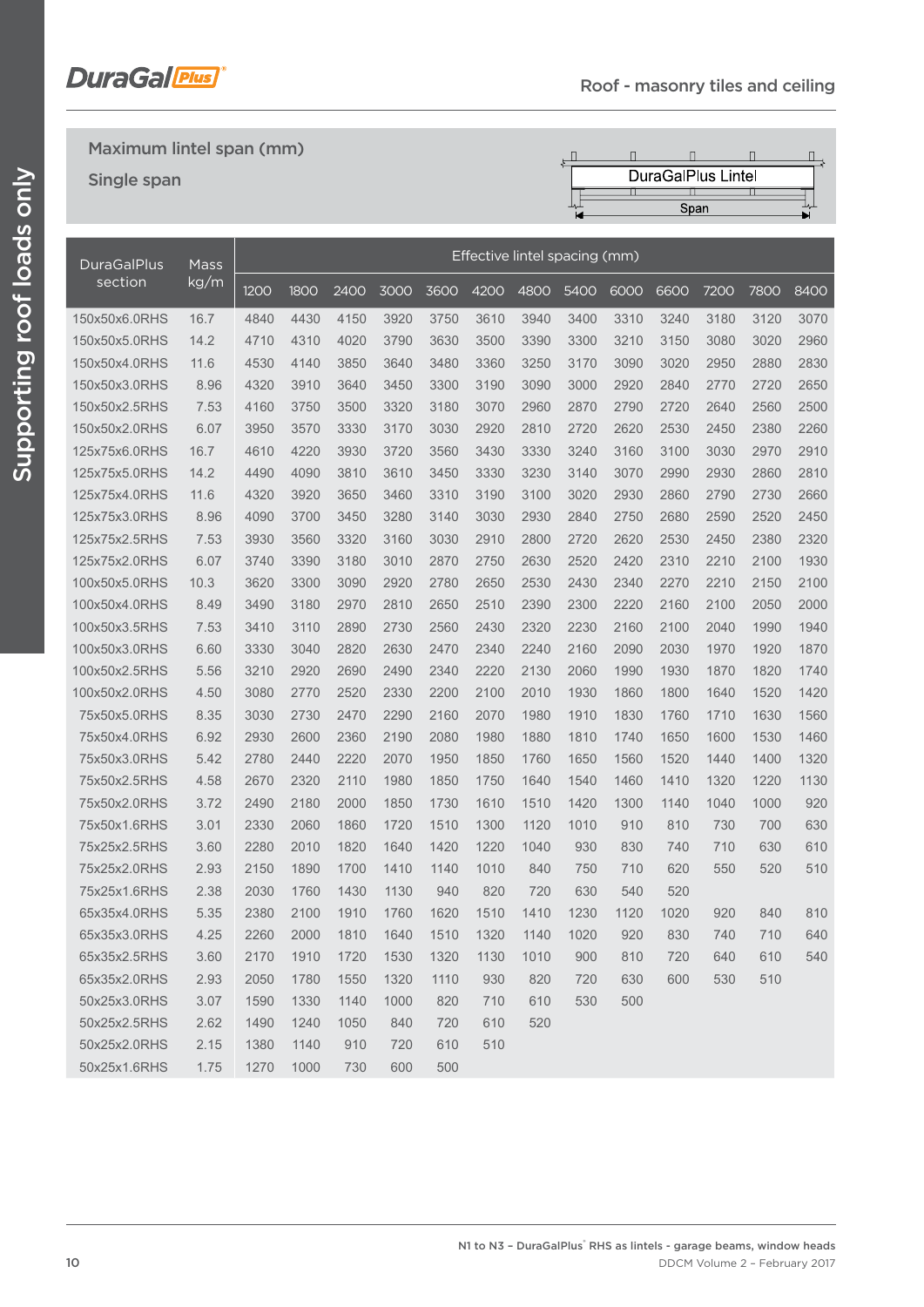

Single span

|  | <b>DuraGalPlus Lintel</b> |  |
|--|---------------------------|--|
|  |                           |  |
|  | Span                      |  |

| <b>DuraGalPlus</b> | Mass | Effective lintel spacing (mm) |      |      |      |      |      |      |      |      |      |      |      |      |
|--------------------|------|-------------------------------|------|------|------|------|------|------|------|------|------|------|------|------|
| section            | kg/m | 1200                          | 1800 | 2400 | 3000 | 3600 | 4200 | 4800 | 5400 | 6000 | 6600 | 7200 | 7800 | 8400 |
| 150x50x6.0RHS      | 16.7 | 5720                          | 5280 | 4970 | 4730 | 4540 | 4400 | 4270 | 4150 | 4040 | 3940 | 3860 | 3780 | 3710 |
| 150x50x5.0RHS      | 14.2 | 5600                          | 5150 | 4830 | 4600 | 4420 | 4270 | 4140 | 4020 | 3910 | 3820 | 3740 | 3660 | 3600 |
| 150x50x4.0RHS      | 11.6 | 5420                          | 4960 | 4650 | 4430 | 4260 | 4090 | 3960 | 3850 | 3750 | 3660 | 3580 | 3510 | 3450 |
| 150x50x3.0RHS      | 8.96 | 5170                          | 4720 | 4430 | 4220 | 4030 | 3870 | 3750 | 3640 | 3550 | 3470 | 3400 | 3330 | 3270 |
| 150x50x2.5RHS      | 7.53 | 4990                          | 4560 | 4280 | 4050 | 3870 | 3720 | 3600 | 3500 | 3410 | 3340 | 3270 | 3210 | 3160 |
| 150x50x2.0RHS      | 6.07 | 4770                          | 4360 | 4070 | 3850 | 3680 | 3540 | 3430 | 3330 | 3250 | 3100 | 2980 | 2880 | 2760 |
| 125x75x6.0RHS      | 16.7 | 5450                          | 5020 | 4730 | 4510 | 4340 | 4180 | 4050 | 3930 | 3830 | 3740 | 3670 | 3590 | 3530 |
| 125x75x5.0RHS      | 14.2 | 5320                          | 4890 | 4600 | 4390 | 4210 | 4050 | 3920 | 3810 | 3710 | 3630 | 3550 | 3480 | 3420 |
| 125x75x4.0RHS      | 11.6 | 5140                          | 4710 | 4430 | 4220 | 4030 | 3880 | 3760 | 3650 | 3560 | 3480 | 3410 | 3340 | 3290 |
| 125x75x3.0RHS      | 8.96 | 4900                          | 4490 | 4220 | 3990 | 3810 | 3670 | 3550 | 3450 | 3370 | 3300 | 3230 | 3170 | 3120 |
| 125x75x2.5RHS      | 7.53 | 4730                          | 4340 | 4050 | 3830 | 3660 | 3530 | 3420 | 3320 | 3250 | 3180 | 3110 | 3000 | 2890 |
| 125x75x2.0RHS      | 6.07 | 4530                          | 4140 | 3850 | 3650 | 3490 | 3360 | 3210 | 3030 | 2890 | 2760 | 2630 | 2530 | 2430 |
| 100x50x5.0RHS      | 10.3 | 4350                          | 3970 | 3720 | 3530 | 3380 | 3270 | 3170 | 3090 | 3010 | 2940 | 2870 | 2810 | 2750 |
| 100x50x4.0RHS      | 8.49 | 4220                          | 3840 | 3580 | 3400 | 3270 | 3160 | 3060 | 2970 | 2890 | 2820 | 2750 | 2690 | 2620 |
| 100x50x3.5RHS      | 7.53 | 4130                          | 3750 | 3500 | 3330 | 3190 | 3090 | 2980 | 2890 | 2820 | 2740 | 2670 | 2590 | 2530 |
| 100x50x3.0RHS      | 6.60 | 4030                          | 3660 | 3420 | 3250 | 3120 | 3010 | 2910 | 2820 | 2740 | 2650 | 2570 | 2500 | 2440 |
| 100x50x2.5RHS      | 5.56 | 3880                          | 3530 | 3300 | 3140 | 3010 | 2890 | 2780 | 2690 | 2600 | 2510 | 2440 | 2370 | 2310 |
| 100x50x2.0RHS      | 4.50 | 3680                          | 3370 | 3170 | 3020 | 2880 | 2770 | 2660 | 2550 | 2460 | 2380 | 2320 | 2260 | 2200 |
| 75x50x5.0RHS       | 8.35 | 3610                          | 3310 | 3110 | 2950 | 2820 | 2700 | 2570 | 2470 | 2380 | 2310 | 2250 | 2190 | 2140 |
| 75x50x4.0RHS       | 6.92 | 3510                          | 3210 | 3020 | 2850 | 2710 | 2570 | 2450 | 2360 | 2280 | 2210 | 2150 | 2090 | 2050 |
| 75x50x3.0RHS       | 5.42 | 3370                          | 3090 | 2870 | 2710 | 2540 | 2410 | 2300 | 2220 | 2140 | 2090 | 2030 | 1980 | 1910 |
| 75x50x2.5RHS       | 4.58 | 3270                          | 2980 | 2760 | 2570 | 2420 | 2290 | 2200 | 2110 | 2050 | 1990 | 1900 | 1730 | 1620 |
| 75x50x2.0RHS       | 3.72 | 3130                          | 2840 | 2600 | 2410 | 2270 | 2160 | 2070 | 2000 | 1820 | 1640 | 1520 | 1410 | 1310 |
| 75x50x1.6RHS       | 3.01 | 2990                          | 2680 | 2430 | 2250 | 2130 | 1820 | 1610 | 1420 | 1250 | 1140 | 1040 | 950  | 910  |
| 75x25x2.5RHS       | 3.60 | 2930                          | 2620 | 2370 | 2200 | 2020 | 1720 | 1510 | 1330 | 1210 | 1110 | 1010 | 920  | 840  |
| 75x25x2.0RHS       | 2.93 | 2800                          | 2460 | 2230 | 2010 | 1640 | 1420 | 1230 | 1110 | 1010 | 910  | 820  | 740  | 710  |
| 75x25x1.6RHS       | 2.38 | 2650                          | 2310 | 2030 | 1630 | 1340 | 1140 | 1020 | 910  | 820  | 730  | 640  | 620  | 550  |
| 65x35x4.0RHS       | 5.35 | 3020                          | 2730 | 2470 | 2300 | 2170 | 2070 | 1990 | 1740 | 1610 | 1430 | 1320 | 1220 | 1130 |
| 65x35x3.0RHS       | 4.25 | 2910                          | 2590 | 2350 | 2190 | 2070 | 1900 | 1630 | 1440 | 1320 | 1210 | 1110 | 1010 | 930  |
| 65x35x2.5RHS       | 3.60 | 2810                          | 2470 | 2250 | 2090 | 1910 | 1620 | 1420 | 1240 | 1130 | 1020 | 930  | 840  | 810  |
| 65x35x2.0RHS       | 2.93 | 2670                          | 2330 | 2120 | 1850 | 1540 | 1330 | 1140 | 1030 | 930  | 830  | 740  | 720  | 640  |
| 50x25x3.0RHS       | 3.07 | 2170                          | 1910 | 1720 | 1410 | 1140 | 1010 | 840  | 750  | 710  | 620  | 550  | 520  | 510  |
| 50x25x2.5RHS       | 2.62 | 2090                          | 1830 | 1520 | 1220 | 1020 | 840  | 740  | 640  | 610  | 530  | 510  |      |      |
| 50x25x2.0RHS       | 2.15 | 1990                          | 1710 | 1250 | 1020 | 830  | 720  | 620  | 540  | 510  |      |      |      |      |
| 50x25x1.6RHS       | 1.75 | 1870                          | 1410 | 1040 | 830  | 710  | 610  | 520  |      |      |      |      |      |      |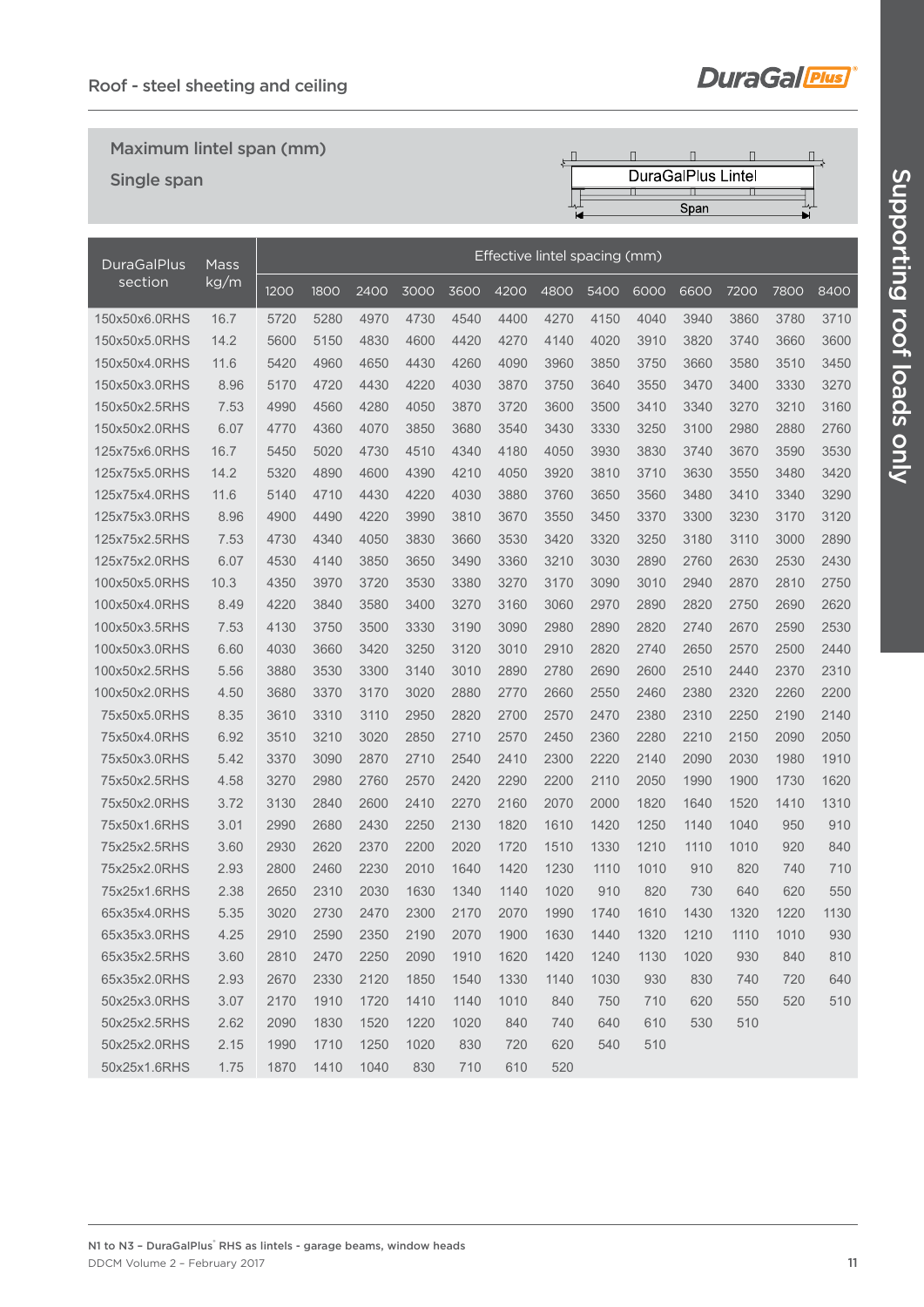

[BLANK]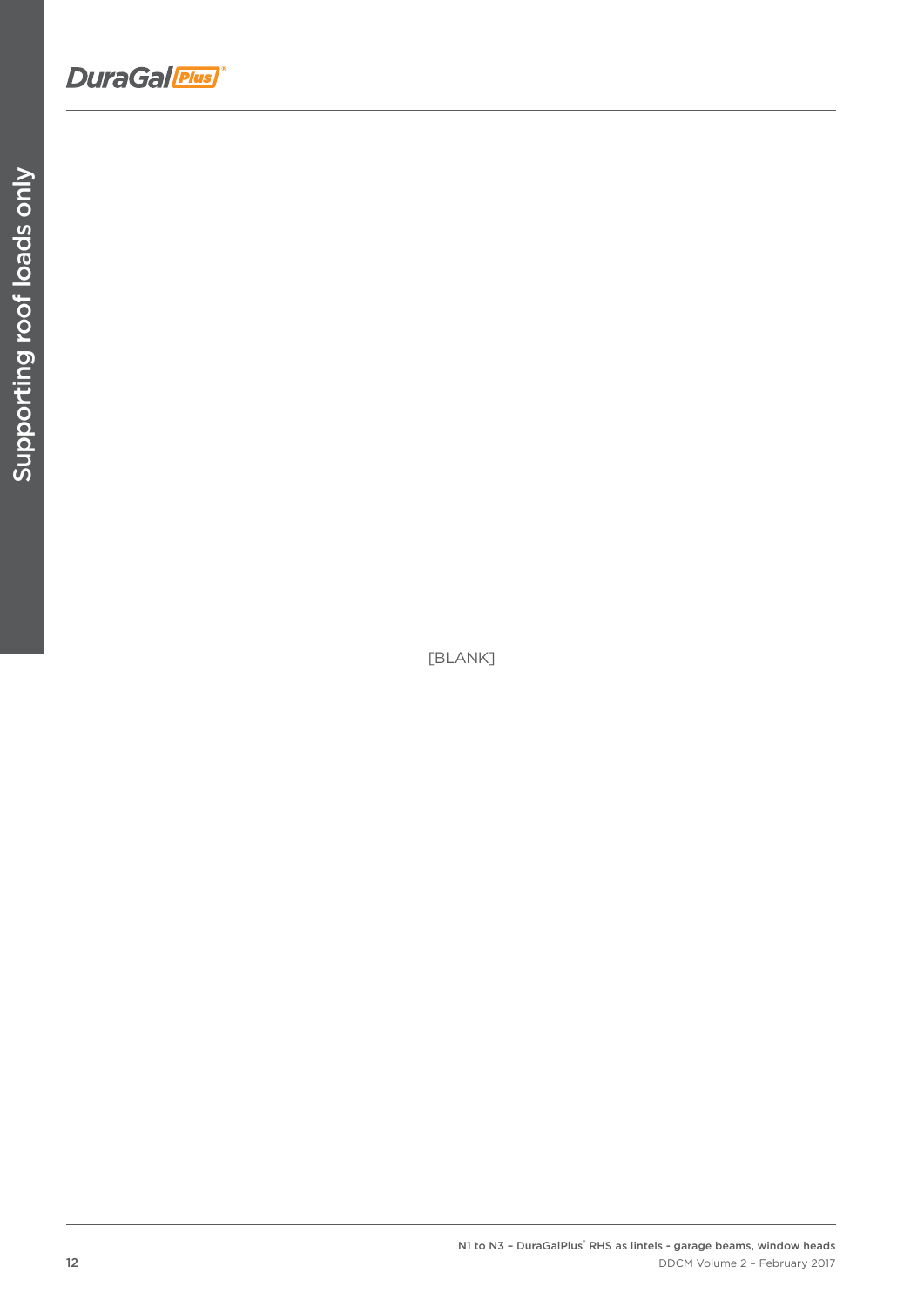### Lintel supporting roof only with girder truss\*

Applied loads and deflection limits used to generate the tables on pages 14 to 15.

|                            |                  | Load (kPa)                 | Deflection (mm)       |                            |  |  |
|----------------------------|------------------|----------------------------|-----------------------|----------------------------|--|--|
| Roofing                    | Dead load<br>(G) | Live load<br>(Q)           | Dead load<br>(G)      | Live load<br>$(Q = 1.1kN)$ |  |  |
| Masonry tiles and ceiling  | O.9              | Larger of 0.25             | Span $/300$           | Span / 180                 |  |  |
| Steel sheeting and ceiling | 0.4              | and<br>$1.8 / area + 0.12$ | to<br>9 <sub>mm</sub> | to<br>10 <sub>mm</sub>     |  |  |



\*Girder truss placed anywhere along the lintel with maximum girder station used to generate tables equals:

| Effective load width (mm) | Maximum girder station (mm) |
|---------------------------|-----------------------------|
| $<$ 3600                  | $=$ Effective load width    |
| > 3600                    | 3600                        |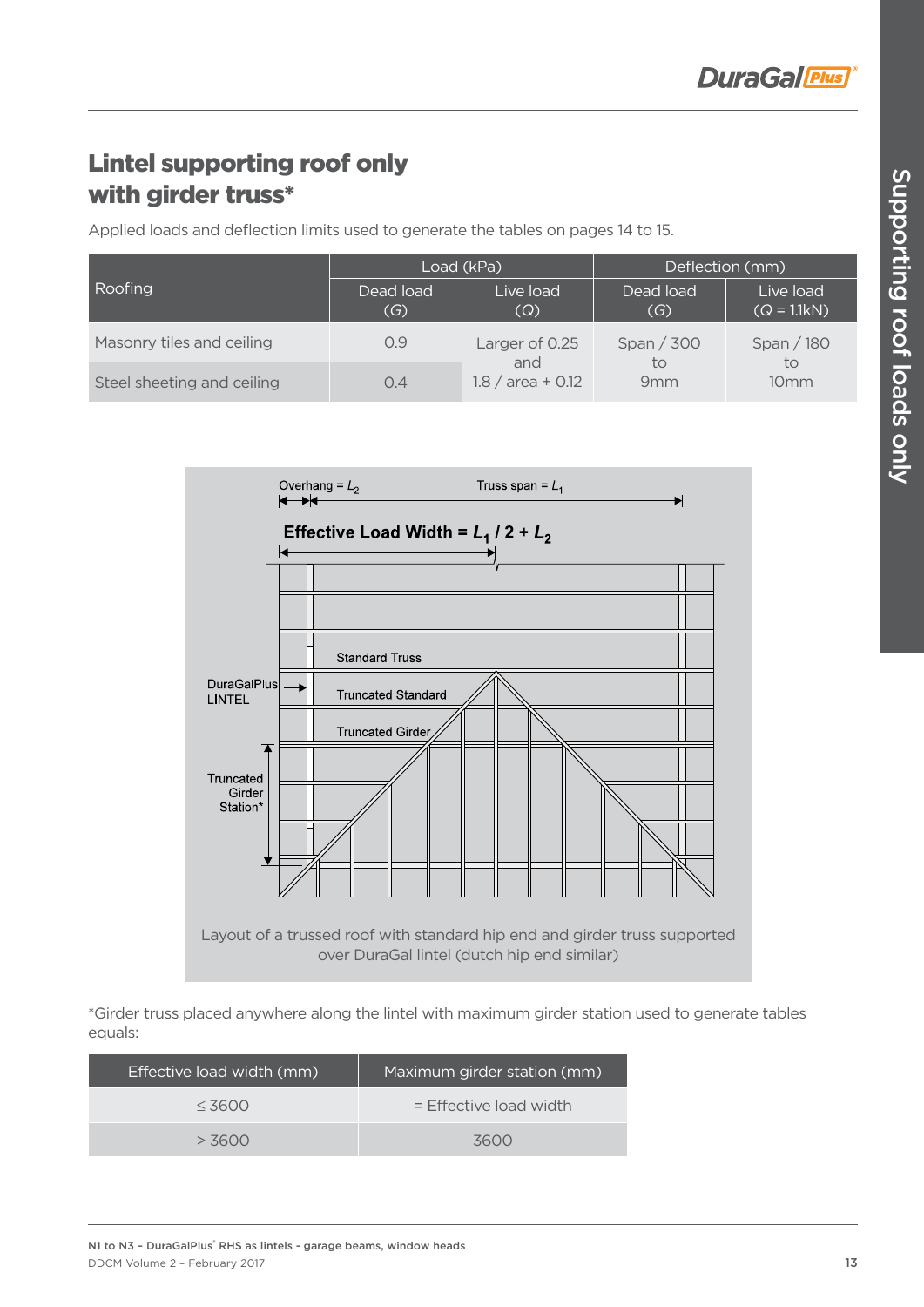

Single span

| <b>Girder Truss</b> |  |
|---------------------|--|
| DuraGalPlus Lintel  |  |
|                     |  |
| Span                |  |

| <b>DuraGalPlus</b> | Mass | Effective lintel spacing (mm) |      |      |      |      |      |      |      |      |      |      |      |      |
|--------------------|------|-------------------------------|------|------|------|------|------|------|------|------|------|------|------|------|
| section            | kg/m | 1200                          | 1800 | 2400 | 3000 | 3600 | 4200 | 4800 | 5400 | 6000 | 6600 | 7200 | 7800 | 8400 |
| 150x50x6.0RHS      | 16.7 | 4830                          | 4360 | 4000 | 3710 | 3450 | 3310 | 3190 | 3090 | 3000 | 2920 | 2850 | 2780 | 2720 |
| 150x50x5.0RHS      | 14.2 | 4700                          | 4230 | 3870 | 3580 | 3330 | 3190 | 3080 | 2980 | 2890 | 2810 | 2740 | 2670 | 2590 |
| 150x50x4.0RHS      | 11.6 | 4520                          | 4050 | 3710 | 3420 | 3180 | 3040 | 2930 | 2830 | 2750 | 2660 | 2570 | 2490 | 2410 |
| 150x50x3.0RHS      | 8.96 | 4290                          | 3840 | 3500 | 3220 | 2980 | 2860 | 2750 | 2640 | 2530 | 2430 | 2340 | 2270 | 2200 |
| 150x50x2.5RHS      | 7.53 | 4130                          | 3690 | 3350 | 3080 | 2850 | 2730 | 2590 | 2470 | 2360 | 1900 | 1450 | 1060 | 730  |
| 150x50x2.0RHS      | 6.07 | 3930                          | 3500 | 3180 | 2910 | 1380 |      |      |      |      |      |      |      |      |
| 125x75x6.0RHS      | 16.7 | 4600                          | 4140 | 3800 | 3510 | 3270 | 3130 | 3020 | 2920 | 2830 | 2760 | 2680 | 2600 | 2520 |
| 125x75x5.0RHS      | 14.2 | 4470                          | 4010 | 3670 | 3390 | 3150 | 3020 | 2910 | 2810 | 2730 | 2630 | 2540 | 2460 | 2380 |
| 125x75x4.0RHS      | 11.6 | 4290                          | 3850 | 3510 | 3230 | 3000 | 2870 | 2760 | 2660 | 2550 | 2450 | 2360 | 2290 | 2220 |
| 125x75x3.0RHS      | 8.96 | 4070                          | 3630 | 3310 | 3040 | 2810 | 2690 | 2540 | 2420 | 2320 | 2230 | 2150 | 2080 | 2010 |
| 125x75x2.5RHS      | 7.53 | 3920                          | 3490 | 3170 | 2900 | 2680 | 2510 | 2380 | 2260 | 2100 | 1900 | 1730 | 1580 | 1450 |
| 125x75x2.0RHS      | 6.07 | 3730                          | 3310 | 3000 | 2740 | 2240 | 1920 | 1470 | 910  |      |      |      |      |      |
| 100x50x5.0RHS      | 10.3 | 3610                          | 3210 | 2910 | 2640 | 2360 | 2210 | 2090 | 1990 | 1900 | 1820 | 1760 | 1700 | 1640 |
| 100x50x4.0RHS      | 8.49 | 3480                          | 3090 | 2790 | 2490 | 2210 | 2070 | 1960 | 1860 | 1780 | 1710 | 1640 | 1590 | 1530 |
| 100x50x3.5RHS      | 7.53 | 3390                          | 3010 | 2710 | 2390 | 2120 | 1980 | 1870 | 1780 | 1700 | 1630 | 1570 | 1520 | 1470 |
| 100x50x3.0RHS      | 6.60 | 3310                          | 2930 | 2620 | 2290 | 2030 | 1900 | 1790 | 1700 | 1630 | 1560 | 1500 | 1450 | 1400 |
| 100x50x2.5RHS      | 5.56 | 3190                          | 2810 | 2470 | 2150 | 1900 | 1780 | 1680 | 1590 | 1520 | 1460 | 1400 | 1350 | 1310 |
| 100x50x2.0RHS      | 4.50 | 3040                          | 2660 | 2280 | 1990 | 1740 | 1630 | 1540 | 1460 | 1390 | 1250 | 1110 | 820  |      |
| 75x50x5.0RHS       | 8.35 | 2990                          | 2610 | 2250 | 1950 | 1720 | 1600 | 1510 | 1440 | 1370 | 1310 | 1260 | 1220 | 1180 |
| 75x50x4.0RHS       | 6.92 | 2890                          | 2480 | 2130 | 1840 | 1610 | 1510 | 1420 | 1350 | 1290 | 1230 | 1190 | 1140 | 1110 |
| 75x50x3.0RHS       | 5.42 | 2760                          | 2320 | 1970 | 1700 | 1490 | 1390 | 1310 | 1240 | 1180 | 1130 | 1090 | 1050 | 1010 |
| 75x50x2.5RHS       | 4.58 | 2640                          | 2190 | 1860 | 1600 | 1390 | 1300 | 1220 | 1160 | 1100 | 1060 | 1020 | 980  | 920  |
| 75x50x2.0RHS       | 3.72 | 2480                          | 2040 | 1720 | 1470 | 1280 | 1190 | 1120 | 1060 | 1010 | 940  | 870  | 790  | 720  |
| 75x50x1.6RHS       | 3.01 | 2310                          | 1890 | 1580 | 1350 | 1080 | 930  | 800  | 690  | 610  |      |      |      |      |
| 75x25x2.5RHS       | 3.60 | 2250                          | 1840 | 1540 | 1310 | 1130 | 1060 | 990  | 940  | 890  | 820  | 760  | 700  | 660  |
| 75x25x2.0RHS       | 2.93 | 2110                          | 1720 | 1430 | 1210 | 1040 | 970  | 890  | 810  | 750  | 690  | 630  | 570  | 520  |
| 75x25x1.6RHS       | 2.38 | 1980                          | 1590 | 1320 | 1110 | 910  | 770  | 670  |      |      |      |      |      |      |
| 65x35x4.0RHS       | 5.35 | 2360                          | 1940 | 1630 | 1390 | 1210 | 1130 | 1060 | 1000 | 960  | 910  | 880  | 850  | 820  |
| 65x35x3.0RHS       | 4.25 | 2240                          | 1830 | 1530 | 1300 | 1130 | 1050 | 990  | 930  | 890  | 850  | 820  | 760  | 710  |
| 65x35x2.5RHS       | 3.60 | 2130                          | 1730 | 1440 | 1220 | 1060 | 980  | 930  | 880  | 830  | 770  | 710  | 660  | 620  |
| 65x35x2.0RHS       | 2.93 | 2000                          | 1610 | 1340 | 1130 | 970  | 910  | 840  | 760  | 700  | 650  | 600  |      |      |
| 50x25x3.0RHS       | 3.07 | 1600                          | 1260 | 1030 | 860  | 730  | 680  | 640  |      |      |      |      |      |      |
| 50x25x2.5RHS       | 2.62 | 1530                          | 1200 | 970  | 810  | 690  | 620  |      |      |      |      |      |      |      |
| 50x25x2.0RHS       | 2.15 | 1430                          | 1120 | 900  | 750  |      |      |      |      |      |      |      |      |      |
| 50x25x1.6RHS       | 1.75 | 1340                          | 1040 | 840  | 640  |      |      |      |      |      |      |      |      |      |

\* Girder placed anywhere along the lintel with maximum girder station as shown on page 13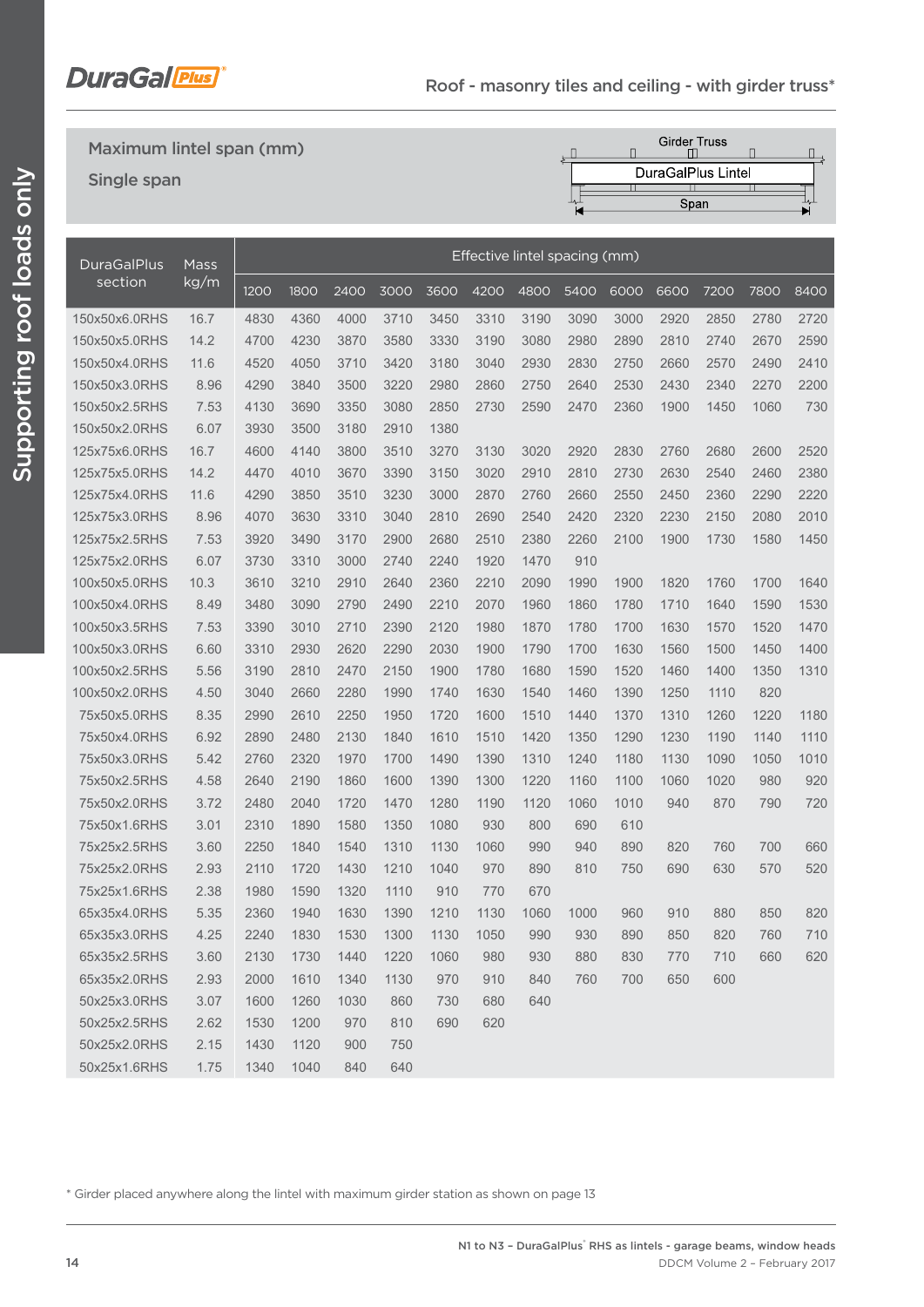

Single span

| <b>Girder Truss</b> |
|---------------------|
| DuraGalPlus Lintel  |
|                     |
| Span                |

| <b>DuraGalPlus</b> | Mass | Effective lintel spacing (mm) |      |      |      |      |      |      |      |      |      |      |      |      |
|--------------------|------|-------------------------------|------|------|------|------|------|------|------|------|------|------|------|------|
| section            | kg/m | 1200                          | 1800 | 2400 | 3000 | 3600 | 4200 | 4800 | 5400 | 6000 | 6600 | 7200 | 7800 | 8400 |
| 150x50x6.0RHS      | 16.7 | 5710                          | 5230 | 4860 | 4550 | 4280 | 4120 | 3980 | 3850 | 3750 | 3650 | 3570 | 3490 | 3420 |
| 150x50x5.0RHS      | 14.2 | 5580                          | 5090 | 4720 | 4410 | 4140 | 3980 | 3840 | 3720 | 3620 | 3530 | 3440 | 3370 | 3300 |
| 150x50x4.0RHS      | 11.6 | 5400                          | 4910 | 4540 | 4230 | 3960 | 3800 | 3670 | 3550 | 3450 | 3360 | 3280 | 3210 | 3150 |
| 150x50x3.0RHS      | 8.96 | 5160                          | 4670 | 4300 | 4000 | 3740 | 3580 | 3450 | 3340 | 3250 | 3160 | 3090 | 3020 | 2900 |
| 150x50x2.5RHS      | 7.53 | 4980                          | 4500 | 4130 | 3830 | 3580 | 3430 | 3300 | 3200 | 3100 | 2640 | 2120 | 1680 | 1300 |
| 150x50x2.0RHS      | 6.07 | 4760                          | 4290 | 3930 | 3630 | 2210 | 1370 | 750  |      |      |      |      |      |      |
| 125x75x6.0RHS      | 16.7 | 5440                          | 4980 | 4620 | 4320 | 4060 | 3900 | 3760 | 3650 | 3550 | 3460 | 3380 | 3300 | 3240 |
| 125x75x5.0RHS      | 14.2 | 5310                          | 4840 | 4480 | 4180 | 3920 | 3770 | 3630 | 3520 | 3420 | 3330 | 3250 | 3180 | 3120 |
| 125x75x4.0RHS      | 11.6 | 5130                          | 4660 | 4300 | 4000 | 3750 | 3590 | 3470 | 3360 | 3260 | 3180 | 3100 | 3030 | 2970 |
| 125x75x3.0RHS      | 8.96 | 4890                          | 4430 | 4070 | 3780 | 3520 | 3380 | 3260 | 3150 | 3060 | 2940 | 2730 | 2540 | 2370 |
| 125x75x2.5RHS      | 7.53 | 4730                          | 4260 | 3910 | 3620 | 3370 | 3230 | 2930 | 2630 | 2380 | 2160 | 1980 | 1820 | 1670 |
| 125x75x2.0RHS      | 6.07 | 4520                          | 4060 | 3710 | 3430 | 2640 | 2250 | 1940 | 1510 | 990  |      |      |      |      |
| 100x50x5.0RHS      | 10.3 | 4330                          | 3910 | 3590 | 3320 | 3080 | 2960 | 2850 | 2750 | 2660 | 2560 | 2470 | 2390 | 2320 |
| 100x50x4.0RHS      | 8.49 | 4190                          | 3770 | 3450 | 3180 | 2950 | 2830 | 2730 | 2610 | 2500 | 2400 | 2320 | 2200 | 2070 |
| 100x50x3.5RHS      | 7.53 | 4100                          | 3680 | 3360 | 3100 | 2870 | 2750 | 2630 | 2510 | 2400 | 2300 | 2150 | 2010 | 1890 |
| 100x50x3.0RHS      | 6.60 | 4010                          | 3590 | 3280 | 3010 | 2790 | 2660 | 2520 | 2400 | 2260 | 2100 | 1950 | 1830 | 1720 |
| 100x50x2.5RHS      | 5.56 | 3870                          | 3460 | 3150 | 2890 | 2660 | 2500 | 2370 | 2160 | 1990 | 1840 | 1710 | 1600 | 1500 |
| 100x50x2.0RHS      | 4.50 | 3700                          | 3300 | 2990 | 2740 | 2460 | 2220 | 1990 | 1810 | 1610 | 1450 | 1300 | 1180 | 1040 |
| 75x50x5.0RHS       | 8.35 | 3610                          | 3230 | 2940 | 2700 | 2410 | 2260 | 2140 | 2040 | 1950 | 1870 | 1810 | 1730 | 1630 |
| 75x50x4.0RHS       | 6.92 | 3500                          | 3120 | 2830 | 2550 | 2280 | 2140 | 2020 | 1920 | 1840 | 1740 | 1610 | 1510 | 1420 |
| 75x50x3.0RHS       | 5.42 | 3360                          | 2980 | 2700 | 2370 | 2110 | 1970 | 1860 | 1720 | 1570 | 1450 | 1350 | 1260 | 1180 |
| 75x50x2.5RHS       | 4.58 | 3240                          | 2870 | 2550 | 2240 | 1980 | 1850 | 1660 | 1500 | 1380 | 1270 | 1170 | 1100 | 1030 |
| 75x50x2.0RHS       | 3.72 | 3100                          | 2740 | 2370 | 2070 | 1770 | 1550 | 1390 | 1250 | 1140 | 1050 | 970  | 910  | 840  |
| 75x50x1.6RHS       | 3.01 | 2950                          | 2560 | 2200 | 1720 | 1310 | 1140 | 980  | 840  | 730  | 640  |      |      |      |
| 75x25x2.5RHS       | 3.60 | 2890                          | 2490 | 2140 | 1850 | 1550 | 1360 | 1210 | 1090 | 990  | 910  | 840  | 790  | 730  |
| 75x25x2.0RHS       | 2.93 | 2750                          | 2340 | 1990 | 1720 | 1310 | 1150 | 1020 | 920  | 840  | 770  | 710  | 660  | 610  |
| 75x25x1.6RHS       | 2.38 | 2580                          | 2180 | 1850 | 1470 | 1110 | 960  | 820  | 710  | 610  |      |      |      |      |
| 65x35x4.0RHS       | 5.35 | 2980                          | 2610 | 2250 | 1960 | 1720 | 1610 | 1520 | 1390 | 1270 | 1170 | 1080 | 1010 | 940  |
| 65x35x3.0RHS       | 4.25 | 2880                          | 2480 | 2120 | 1840 | 1610 | 1460 | 1310 | 1180 | 1080 | 990  | 910  | 850  | 800  |
| 65x35x2.5RHS       | 3.60 | 2770                          | 2350 | 2010 | 1740 | 1470 | 1290 | 1150 | 1030 | 940  | 860  | 800  | 740  | 690  |
| 65x35x2.0RHS       | 2.93 | 2610                          | 2200 | 1870 | 1610 | 1250 | 1090 | 970  | 870  | 790  | 730  | 670  | 620  |      |
| 50x25x3.0RHS       | 3.07 | 2130                          | 1740 | 1450 | 1240 | 970  | 840  | 750  | 670  | 610  |      |      |      |      |
| 50x25x2.5RHS       | 2.62 | 2040                          | 1660 | 1380 | 1150 | 860  | 740  | 660  |      |      |      |      |      |      |
| 50x25x2.0RHS       | 2.15 | 1930                          | 1560 | 1290 | 990  | 730  | 630  |      |      |      |      |      |      |      |
| 50x25x1.6RHS       | 1.75 | 1810                          | 1450 | 1190 | 840  | 610  |      |      |      |      |      |      |      |      |

\* Girder placed anywhere along the lintel with maximum girder station as shown on page 13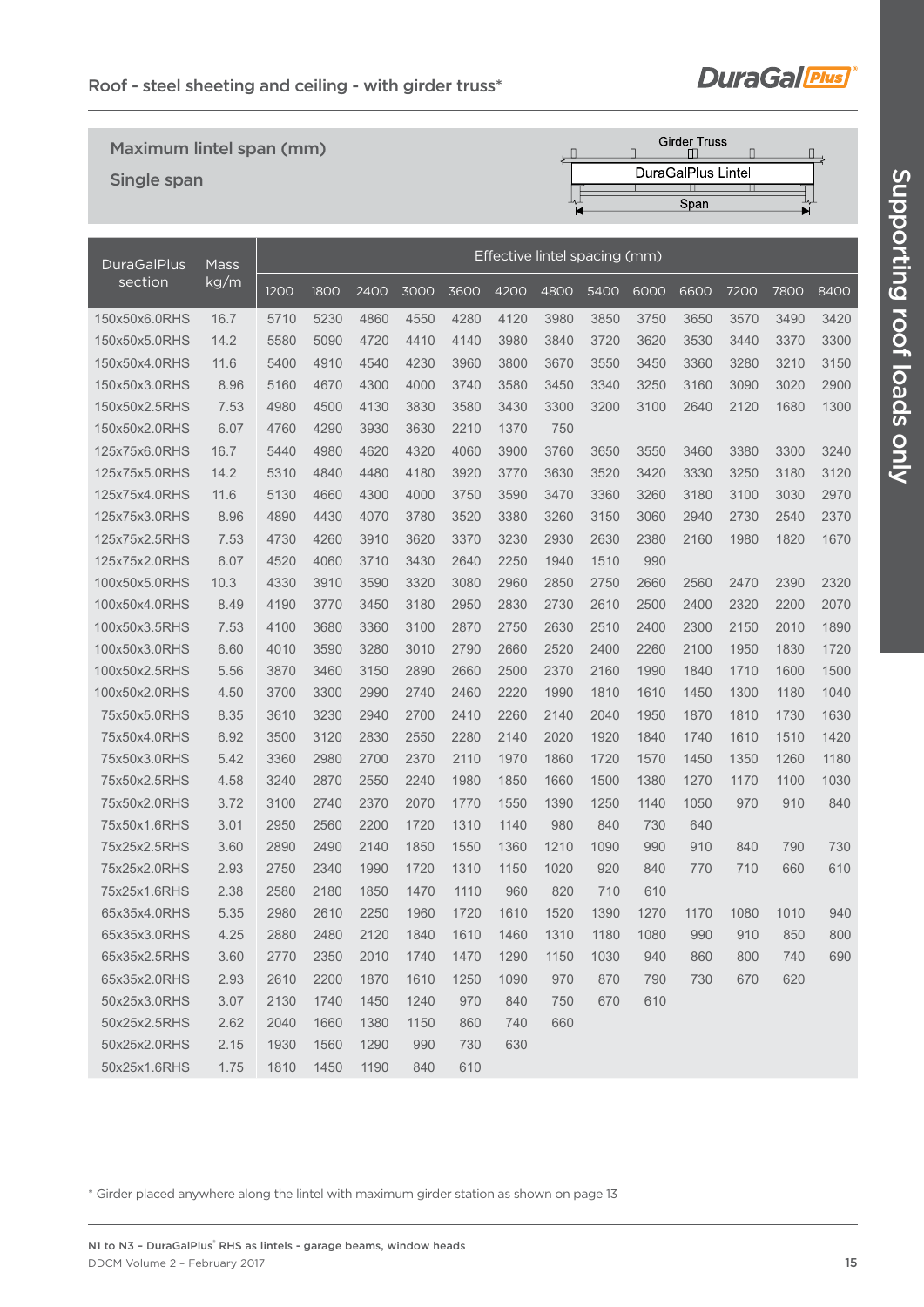### Lintel supporting roof and floor loads

Applied loads and deflection limits used to generate the tables on pages 18 to 25.

|                                     | Load (kPa)       |                  | Deflection (mm)  |                  |  |  |
|-------------------------------------|------------------|------------------|------------------|------------------|--|--|
|                                     | Dead load<br>(G) | Live load<br>(Q) | Dead load<br>(G) | Live load<br>(Q) |  |  |
| Flooring                            |                  |                  |                  |                  |  |  |
| Timber floor and timber walls       | 0.9              |                  |                  |                  |  |  |
| Concrete floor* and timber<br>walls | 3.4              | 1.5              | Span / 300<br>to | Span / 200<br>to |  |  |
| Roofing                             |                  |                  | 9 <sub>mm</sub>  | 10 <sub>mm</sub> |  |  |
| Masonry tiles and ceiling           | 0.9              |                  |                  |                  |  |  |
| Steel sheeting and ceiling          | O.4              |                  |                  |                  |  |  |

\* Maximum concrete floor thickness assumed to be 125mm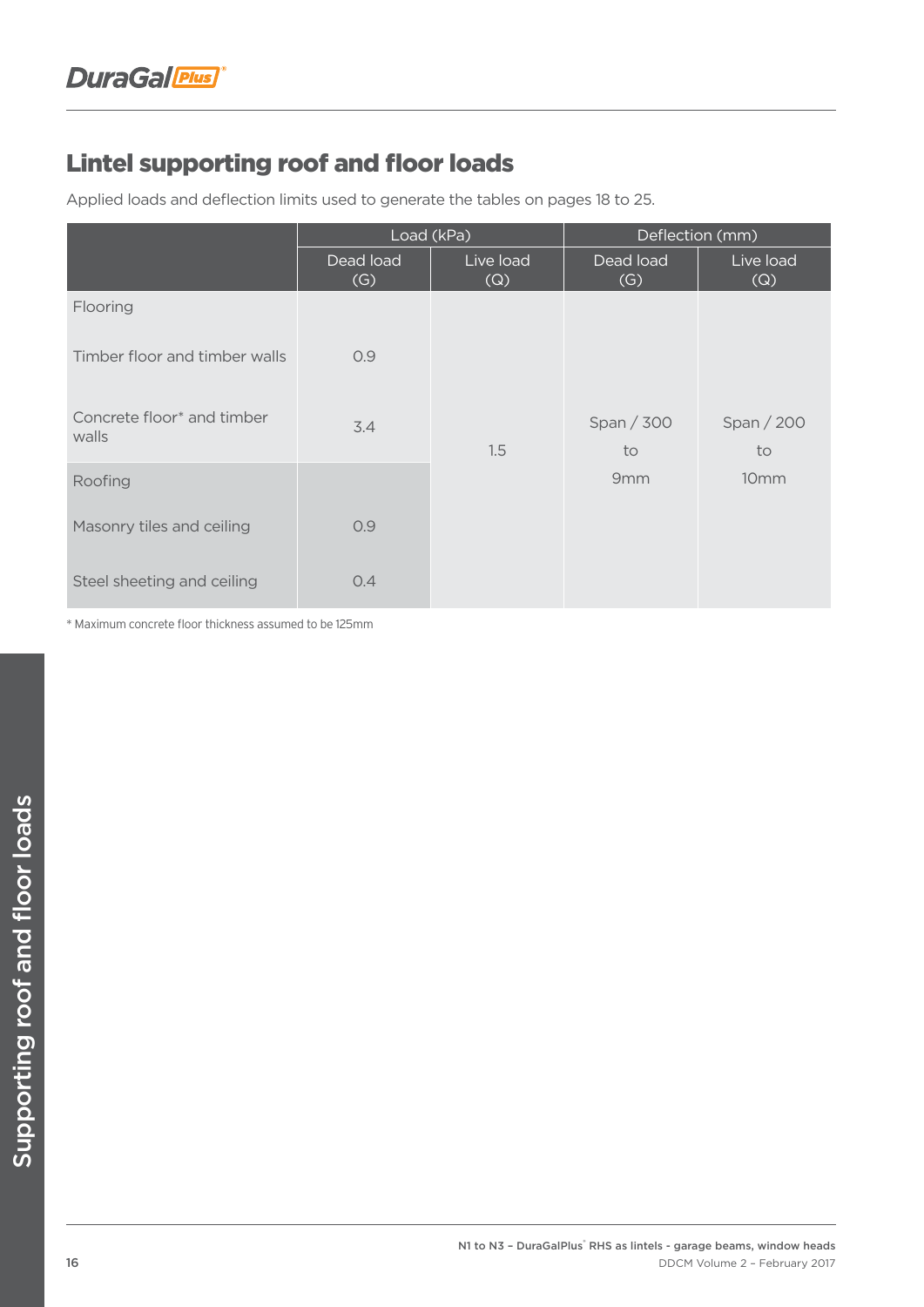

### Lintel supporting roof and floor loads

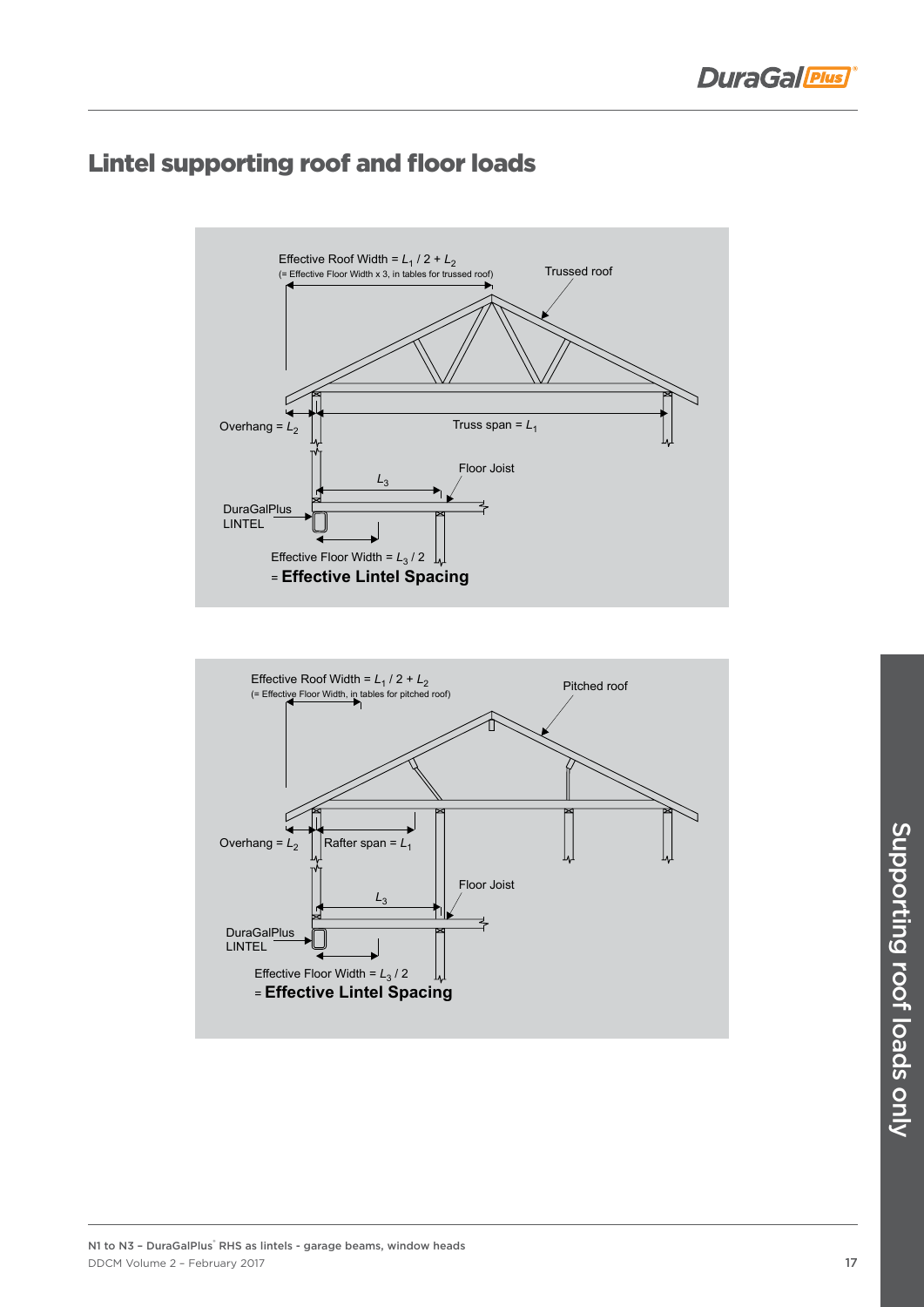

Single span

DuraGalPlus Lintel <u>н п</u><br>Span  $\blacksquare$ 

| <b>DuraGalPlus</b> | <b>Mass</b> | Effective lintel spacing (mm) |      |      |      |      |      |      |  |  |  |
|--------------------|-------------|-------------------------------|------|------|------|------|------|------|--|--|--|
| section            | kg/m        | 1200                          | 1800 | 2400 | 3000 | 3600 | 4200 | 4800 |  |  |  |
| 150x50x6.0RHS      | 16.7        | 4170                          | 3790 | 3530 | 3350 | 3200 | 3080 | 2990 |  |  |  |
| 150x50x5.0RHS      | 14.2        | 4040                          | 3670 | 3430 | 3240 | 3100 | 2990 | 2890 |  |  |  |
| 150x50x4.0RHS      | 11.6        | 3880                          | 3520 | 3290 | 3110 | 2970 | 2860 | 2770 |  |  |  |
| 150x50x3.0RHS      | 8.96        | 3680                          | 3340 | 3110 | 2940 | 2820 | 2710 | 2600 |  |  |  |
| 150x50x2.5RHS      | 7.53        | 3540                          | 3210 | 2990 | 2830 | 2710 | 2570 | 2460 |  |  |  |
| 150x50x2.0RHS      | 6.07        | 3370                          | 3050 | 2550 | 2040 | 1700 | 1460 | 1280 |  |  |  |
| 125x75x6.0RHS      | 16.7        | 3970                          | 3610 | 3370 | 3190 | 3050 | 2940 | 2840 |  |  |  |
| 125x75x5.0RHS      | 14.2        | 3850                          | 3490 | 3260 | 3090 | 2950 | 2840 | 2750 |  |  |  |
| 125x75x4.0RHS      | 11.6        | 3690                          | 3350 | 3120 | 2960 | 2830 | 2720 | 2610 |  |  |  |
| 125x75x3.0RHS      | 8.96        | 3500                          | 3170 | 2950 | 2800 | 2670 | 2530 | 2420 |  |  |  |
| 125x75x2.5RHS      | 7.53        | 3360                          | 3050 | 2840 | 2680 | 2530 | 2400 | 2280 |  |  |  |
| 125x75x2.0RHS      | 6.07        | 3200                          | 2900 | 2700 | 2430 | 2220 | 1930 | 1690 |  |  |  |
| 100x50x5.0RHS      | 10.3        | 3110                          | 2820 | 2610 | 2420 | 2280 | 2170 | 2080 |  |  |  |
| 100x50x4.0RHS      | 8.49        | 3000                          | 2720 | 2480 | 2300 | 2170 | 2060 | 1970 |  |  |  |
| 100x50x3.5RHS      | 7.53        | 2920                          | 2630 | 2400 | 2230 | 2100 | 1990 | 1910 |  |  |  |
| 100x50x3.0RHS      | 6.60        | 2850                          | 2550 | 2320 | 2150 | 2030 | 1930 | 1840 |  |  |  |
| 100x50x2.5RHS      | 5.56        | 2750                          | 2420 | 2200 | 2050 | 1930 | 1830 | 1750 |  |  |  |
| 100x50x2.0RHS      | 4.50        | 2590                          | 2270 | 2060 | 1920 | 1810 | 1720 | 1640 |  |  |  |
| 75x50x5.0RHS       | 8.35        | 2550                          | 2240 | 2040 | 1890 | 1780 | 1690 | 1620 |  |  |  |
| 75x50x4.0RHS       | 6.92        | 2440                          | 2140 | 1940 | 1810 | 1700 | 1620 | 1550 |  |  |  |
| 75x50x3.0RHS       | 5.42        | 2290                          | 2010 | 1830 | 1700 | 1600 | 1520 | 1450 |  |  |  |
| 75x50x2.5RHS       | 4.58        | 2190                          | 1910 | 1740 | 1620 | 1520 | 1450 | 1380 |  |  |  |
| 75x50x2.0RHS       | 3.72        | 2050                          | 1800 | 1630 | 1520 | 1430 | 1360 | 1300 |  |  |  |
| 75x50x1.6RHS       | 3.01        | 1930                          | 1680 | 1530 | 1410 | 1280 | 1190 | 1110 |  |  |  |
| 75x25x2.5RHS       | 3.60        | 1880                          | 1650 | 1500 | 1390 | 1310 | 1240 | 1190 |  |  |  |
| 75x25x2.0RHS       | 2.93        | 1770                          | 1550 | 1410 | 1310 | 1230 | 1170 | 1120 |  |  |  |
| 75x25x1.6RHS       | 2.38        | 1670                          | 1460 | 1330 | 1230 | 1160 | 1080 | 1010 |  |  |  |
| 65x35x4.0RHS       | 5.35        | 1970                          | 1720 | 1570 | 1460 | 1370 | 1300 | 1250 |  |  |  |
| 65x35x3.0RHS       | 4.25        | 1870                          | 1640 | 1490 | 1380 | 1300 | 1240 | 1180 |  |  |  |
| 65x35x2.5RHS       | 3.60        | 1790                          | 1560 | 1420 | 1320 | 1240 | 1180 | 1130 |  |  |  |
| 65x35x2.0RHS       | 2.93        | 1680                          | 1470 | 1340 | 1240 | 1170 | 1110 | 1060 |  |  |  |
| 50x25x3.0RHS       | 3.07        | 1380                          | 1200 | 1100 | 1020 | 960  | 910  | 870  |  |  |  |
| 50x25x2.5RHS       | 2.62        | 1320                          | 1160 | 1050 | 980  | 920  | 870  | 840  |  |  |  |
| 50x25x2.0RHS       | 2.15        | 1250                          | 1100 | 1000 | 930  | 870  | 830  | 790  |  |  |  |
| 50x25x1.6RHS       | 1.75        | 1180                          | 1030 | 940  | 870  | 820  | 780  | 730  |  |  |  |

\* Pitched roof - effective roof width is assumed equal to effective floor width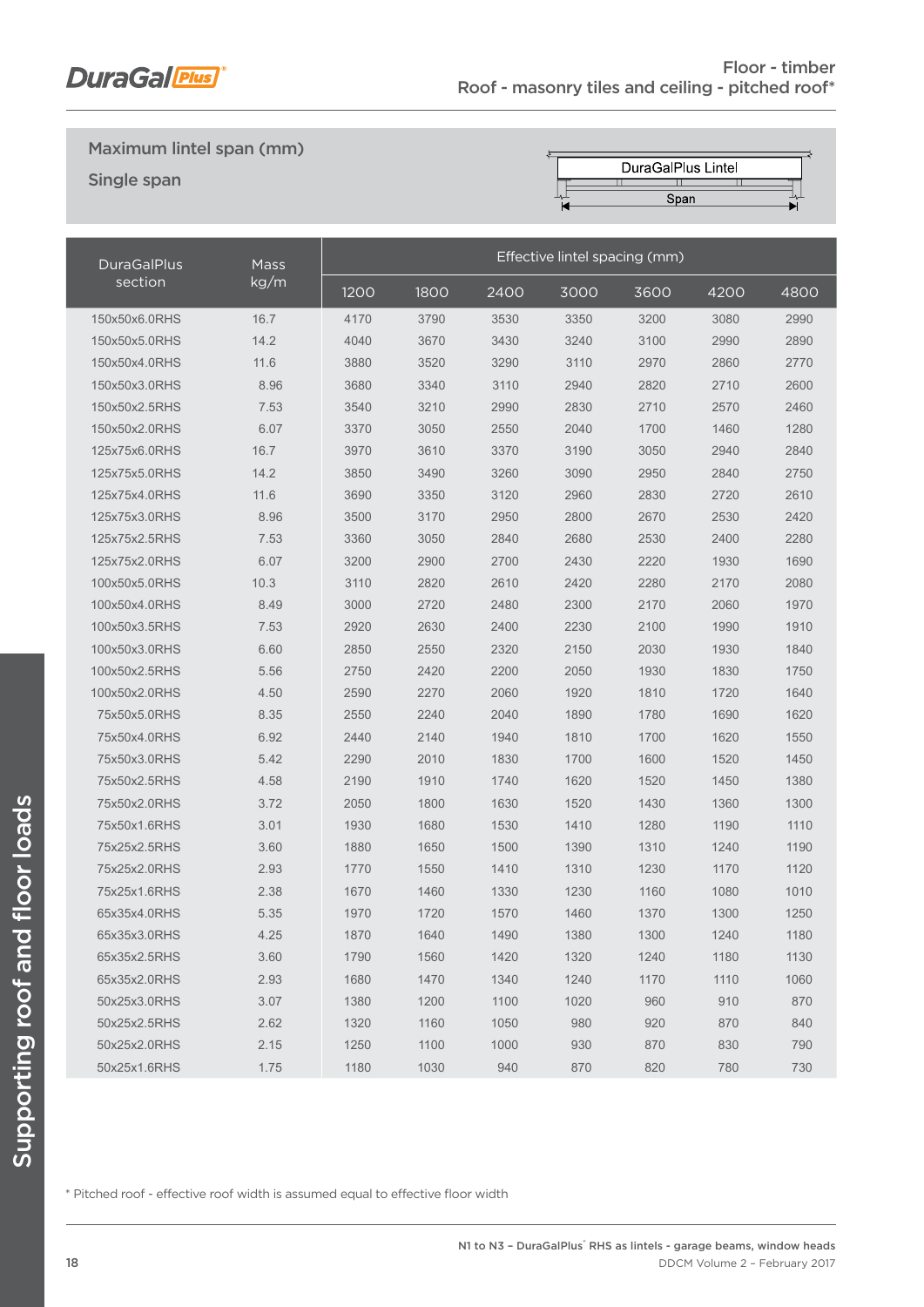

Single span

| DuraGalPlus Lintel |
|--------------------|
|                    |
| Span               |
|                    |

| <b>DuraGalPlus</b> | <b>Mass</b> | Effective lintel spacing (mm) |      |      |      |      |      |      |  |  |  |
|--------------------|-------------|-------------------------------|------|------|------|------|------|------|--|--|--|
| section            | kg/m        | 1200                          | 1800 | 2400 | 3000 | 3600 | 4200 | 4800 |  |  |  |
| 150x50x6.0RHS      | 16.7        | 3530                          | 3200 | 2990 | 2830 | 2700 | 2570 | 2460 |  |  |  |
| 150x50x5.0RHS      | 14.2        | 3430                          | 3100 | 2890 | 2740 | 2590 | 2460 | 2350 |  |  |  |
| 150x50x4.0RHS      | 11.6        | 3290                          | 2970 | 2770 | 2600 | 2450 | 2320 | 2220 |  |  |  |
| 150x50x3.0RHS      | 8.96        | 3110                          | 2820 | 2600 | 2410 | 2270 | 2160 | 2060 |  |  |  |
| 150x50x2.5RHS      | 7.53        | 2990                          | 2710 | 2460 | 2290 | 2150 | 1920 | 1680 |  |  |  |
| 150x50x2.0RHS      | 6.07        | 2840                          | 2270 | 1700 | 1360 | 1140 | 980  | 850  |  |  |  |
| 125x75x6.0RHS      | 16.7        | 3370                          | 3050 | 2840 | 2690 | 2530 | 2410 | 2300 |  |  |  |
| 125x75x5.0RHS      | 14.2        | 3260                          | 2950 | 2750 | 2570 | 2420 | 2300 | 2200 |  |  |  |
| 125x75x4.0RHS      | 11.6        | 3120                          | 2830 | 2610 | 2430 | 2290 | 2170 | 2080 |  |  |  |
| 125x75x3.0RHS      | 8.96        | 2950                          | 2670 | 2420 | 2250 | 2120 | 2010 | 1930 |  |  |  |
| 125x75x2.5RHS      | 7.53        | 2840                          | 2530 | 2300 | 2130 | 2010 | 1910 | 1830 |  |  |  |
| 125x75x2.0RHS      | 6.07        | 2700                          | 2360 | 2150 | 1800 | 1500 | 1290 | 1130 |  |  |  |
| 100x50x5.0RHS      | 10.3        | 2610                          | 2280 | 2080 | 1930 | 1820 | 1730 | 1650 |  |  |  |
| 100x50x4.0RHS      | 8.49        | 2480                          | 2170 | 1970 | 1830 | 1720 | 1640 | 1570 |  |  |  |
| 100x50x3.5RHS      | 7.53        | 2400                          | 2100 | 1910 | 1770 | 1670 | 1580 | 1520 |  |  |  |
| 100x50x3.0RHS      | 6.60        | 2320                          | 2030 | 1840 | 1710 | 1610 | 1530 | 1460 |  |  |  |
| 100x50x2.5RHS      | 5.56        | 2200                          | 1930 | 1750 | 1630 | 1530 | 1450 | 1390 |  |  |  |
| 100x50x2.0RHS      | 4.50        | 2060                          | 1810 | 1640 | 1520 | 1430 | 1360 | 1300 |  |  |  |
| 75x50x5.0RHS       | 8.35        | 2040                          | 1780 | 1620 | 1510 | 1420 | 1350 | 1290 |  |  |  |
| 75x50x4.0RHS       | 6.92        | 1940                          | 1700 | 1550 | 1440 | 1350 | 1290 | 1230 |  |  |  |
| 75x50x3.0RHS       | 5.42        | 1830                          | 1600 | 1450 | 1350 | 1270 | 1210 | 1160 |  |  |  |
| 75x50x2.5RHS       | 4.58        | 1740                          | 1520 | 1380 | 1290 | 1210 | 1150 | 1100 |  |  |  |
| 75x50x2.0RHS       | 3.72        | 1630                          | 1430 | 1300 | 1210 | 1140 | 1080 | 1030 |  |  |  |
| 75x50x1.6RHS       | 3.01        | 1530                          | 1340 | 1220 | 1130 | 1050 | 970  | 910  |  |  |  |
| 75x25x2.5RHS       | 3.60        | 1500                          | 1310 | 1190 | 1100 | 1040 | 990  | 940  |  |  |  |
| 75x25x2.0RHS       | 2.93        | 1410                          | 1230 | 1120 | 1040 | 980  | 930  | 890  |  |  |  |
| 75x25x1.6RHS       | 2.38        | 1330                          | 1160 | 1050 | 980  | 920  | 870  | 830  |  |  |  |
| 65x35x4.0RHS       | 5.35        | 1570                          | 1370 | 1250 | 1160 | 1090 | 1030 | 990  |  |  |  |
| 65x35x3.0RHS       | 4.25        | 1490                          | 1300 | 1180 | 1100 | 1030 | 980  | 940  |  |  |  |
| 65x35x2.5RHS       | 3.60        | 1420                          | 1240 | 1130 | 1050 | 990  | 940  | 900  |  |  |  |
| 65x35x2.0RHS       | 2.93        | 1340                          | 1170 | 1060 | 990  | 930  | 880  | 850  |  |  |  |
| 50x25x3.0RHS       | 3.07        | 1100                          | 960  | 870  | 810  | 760  | 720  | 690  |  |  |  |
| 50x25x2.5RHS       | 2.62        | 1050                          | 920  | 840  | 780  | 730  | 690  | 660  |  |  |  |
| 50x25x2.0RHS       | 2.15        | 1000                          | 870  | 790  | 730  | 690  | 660  | 630  |  |  |  |
| 50x25x1.6RHS       | 1.75        | 940                           | 820  | 750  | 690  | 650  | 620  | 590  |  |  |  |

\* Trussed roof - effective roof width is assumed equal to 3 times effective floor width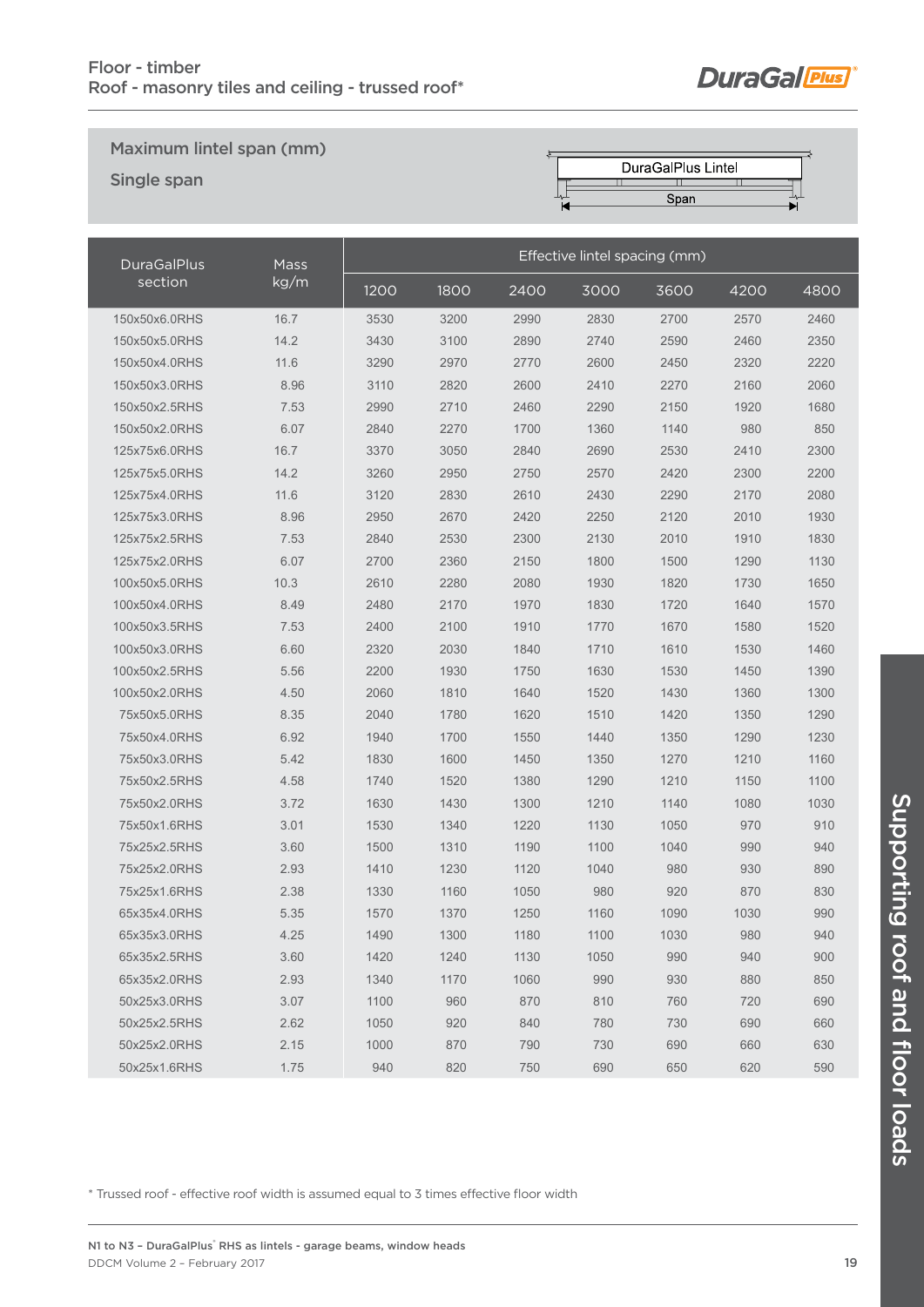

Single span

DuraGalPlus Lintel <u>н п</u><br>Span  $\blacksquare$ 

| <b>DuraGalPlus</b> | <b>Mass</b> | Effective lintel spacing (mm) |      |      |      |      |      |      |  |  |  |
|--------------------|-------------|-------------------------------|------|------|------|------|------|------|--|--|--|
| section            | kg/m        | 1200                          | 1800 | 2400 | 3000 | 3600 | 4200 | 4800 |  |  |  |
| 150x50x6.0RHS      | 16.7        | 4490                          | 4090 | 3820 | 3620 | 3460 | 3330 | 3220 |  |  |  |
| 150x50x5.0RHS      | 14.2        | 4360                          | 3970 | 3700 | 3510 | 3350 | 3230 | 3120 |  |  |  |
| 150x50x4.0RHS      | 11.6        | 4190                          | 3810 | 3550 | 3360 | 3210 | 3090 | 2990 |  |  |  |
| 150x50x3.0RHS      | 8.96        | 3980                          | 3610 | 3360 | 3180 | 3040 | 2920 | 2830 |  |  |  |
| 150x50x2.5RHS      | 7.53        | 3830                          | 3470 | 3230 | 3050 | 2920 | 2810 | 2710 |  |  |  |
| 150x50x2.0RHS      | 6.07        | 3650                          | 3300 | 2960 | 2370 | 1980 | 1700 | 1480 |  |  |  |
| 125x75x6.0RHS      | 16.7        | 4270                          | 3890 | 3640 | 3450 | 3300 | 3170 | 3070 |  |  |  |
| 125x75x5.0RHS      | 14.2        | 4150                          | 3770 | 3520 | 3340 | 3190 | 3070 | 2970 |  |  |  |
| 125x75x4.0RHS      | 11.6        | 3980                          | 3620 | 3380 | 3200 | 3050 | 2940 | 2840 |  |  |  |
| 125x75x3.0RHS      | 8.96        | 3780                          | 3430 | 3190 | 3020 | 2880 | 2770 | 2680 |  |  |  |
| 125x75x2.5RHS      | 7.53        | 3640                          | 3290 | 3060 | 2900 | 2770 | 2620 | 2450 |  |  |  |
| 125x75x2.0RHS      | 6.07        | 3460                          | 3130 | 2910 | 2620 | 2390 | 2220 | 1960 |  |  |  |
| 100x50x5.0RHS      | 10.3        | 3360                          | 3050 | 2840 | 2690 | 2540 | 2410 | 2310 |  |  |  |
| 100x50x4.0RHS      | 8.49        | 3240                          | 2940 | 2730 | 2560 | 2410 | 2290 | 2200 |  |  |  |
| 100x50x3.5RHS      | 7.53        | 3160                          | 2860 | 2660 | 2480 | 2330 | 2220 | 2120 |  |  |  |
| 100x50x3.0RHS      | 6.60        | 3080                          | 2790 | 2580 | 2400 | 2260 | 2140 | 2050 |  |  |  |
| 100x50x2.5RHS      | 5.56        | 2970                          | 2680 | 2450 | 2280 | 2140 | 2040 | 1950 |  |  |  |
| 100x50x2.0RHS      | 4.50        | 2830                          | 2530 | 2300 | 2140 | 2010 | 1900 | 1780 |  |  |  |
| 75x50x5.0RHS       | 8.35        | 2800                          | 2490 | 2260 | 2110 | 1980 | 1890 | 1800 |  |  |  |
| 75x50x4.0RHS       | 6.92        | 2700                          | 2380 | 2160 | 2010 | 1890 | 1800 | 1720 |  |  |  |
| 75x50x3.0RHS       | 5.42        | 2550                          | 2230 | 2030 | 1890 | 1780 | 1690 | 1620 |  |  |  |
| 75x50x2.5RHS       | 4.58        | 2430                          | 2130 | 1940 | 1800 | 1700 | 1610 | 1540 |  |  |  |
| 75x50x2.0RHS       | 3.72        | 2280                          | 2000 | 1820 | 1690 | 1590 | 1510 | 1430 |  |  |  |
| 75x50x1.6RHS       | 3.01        | 2140                          | 1880 | 1690 | 1510 | 1380 | 1280 | 1200 |  |  |  |
| 75x25x2.5RHS       | 3.60        | 2090                          | 1830 | 1670 | 1550 | 1460 | 1390 | 1320 |  |  |  |
| 75x25x2.0RHS       | 2.93        | 1970                          | 1730 | 1570 | 1460 | 1370 | 1280 | 1200 |  |  |  |
| 75x25x1.6RHS       | 2.38        | 1850                          | 1620 | 1480 | 1370 | 1260 | 1160 | 1090 |  |  |  |
| 65x35x4.0RHS       | 5.35        | 2180                          | 1920 | 1740 | 1620 | 1530 | 1450 | 1390 |  |  |  |
| 65x35x3.0RHS       | 4.25        | 2080                          | 1820 | 1660 | 1540 | 1450 | 1380 | 1320 |  |  |  |
| 65x35x2.5RHS       | 3.60        | 1990                          | 1740 | 1580 | 1470 | 1380 | 1320 | 1260 |  |  |  |
| 65x35x2.0RHS       | 2.93        | 1870                          | 1640 | 1490 | 1390 | 1300 | 1240 | 1160 |  |  |  |
| 50x25x3.0RHS       | 3.07        | 1530                          | 1340 | 1220 | 1130 | 1070 | 1010 | 970  |  |  |  |
| 50x25x2.5RHS       | 2.62        | 1470                          | 1290 | 1170 | 1090 | 1020 | 970  | 930  |  |  |  |
| 50x25x2.0RHS       | 2.15        | 1400                          | 1220 | 1110 | 1030 | 970  | 920  | 860  |  |  |  |
| 50x25x1.6RHS       | 1.75        | 1320                          | 1150 | 1050 | 970  | 900  | 840  | 780  |  |  |  |

\* Pitched roof - effective roof width is assumed equal to effective floor width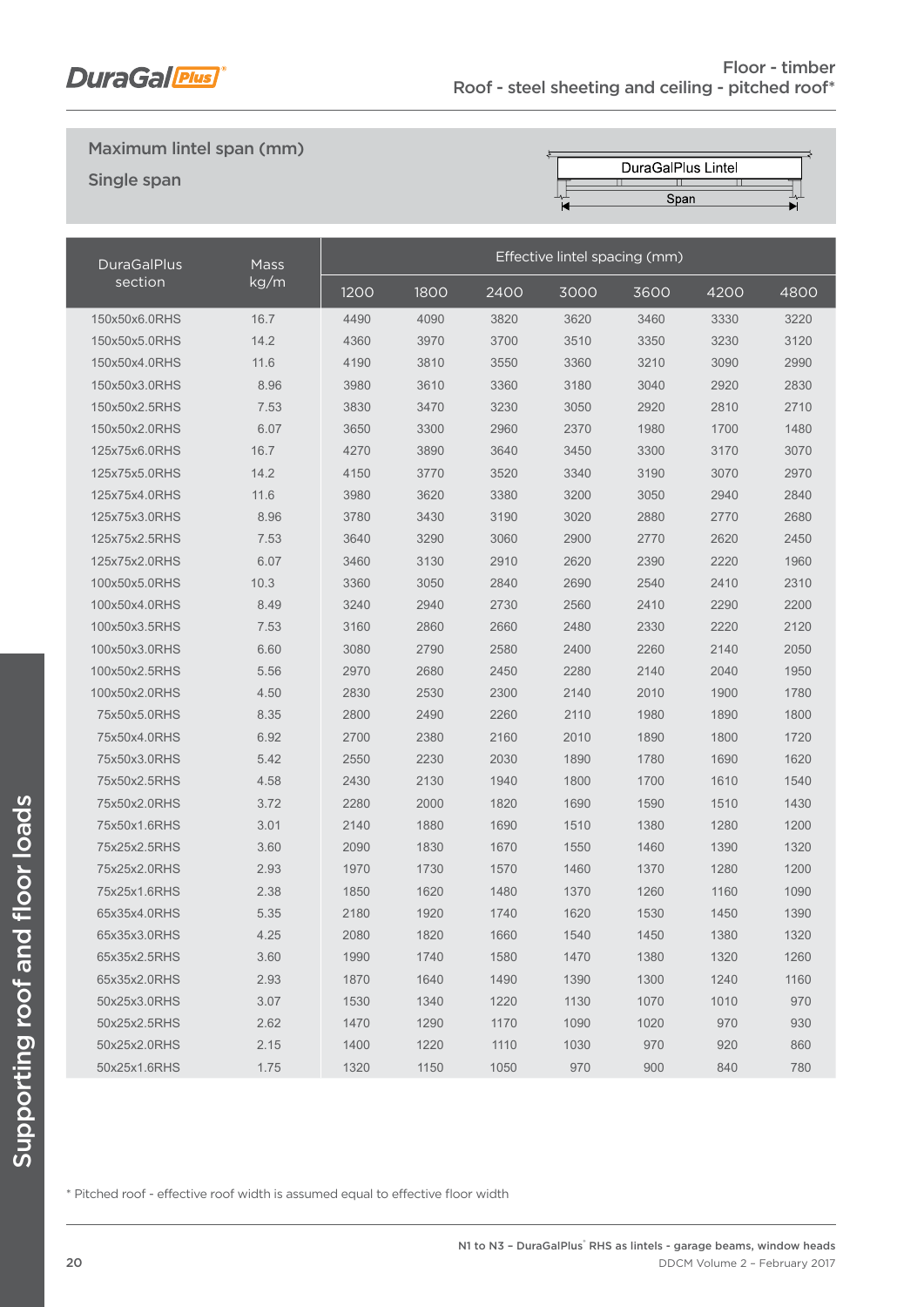

Single span

| DuraGalPlus Lintel |
|--------------------|
|                    |
| Span               |
|                    |

| <b>DuraGalPlus</b> | Mass | Effective lintel spacing (mm) |      |      |      |      |      |      |  |  |
|--------------------|------|-------------------------------|------|------|------|------|------|------|--|--|
| section            | kg/m | 1200                          | 1800 | 2400 | 3000 | 3600 | 4200 | 4800 |  |  |
| 150x50x6.0RHS      | 16.7 | 4020                          | 3650 | 3400 | 3230 | 3080 | 2970 | 2870 |  |  |
| 150x50x5.0RHS      | 14.2 | 3900                          | 3540 | 3300 | 3120 | 2990 | 2880 | 2780 |  |  |
| 150x50x4.0RHS      | 11.6 | 3740                          | 3390 | 3160 | 3000 | 2860 | 2760 | 2660 |  |  |
| 150x50x3.0RHS      | 8.96 | 3550                          | 3210 | 3000 | 2840 | 2710 | 2580 | 2470 |  |  |
| 150x50x2.5RHS      | 7.53 | 3410                          | 3090 | 2880 | 2720 | 2570 | 2450 | 2330 |  |  |
| 150x50x2.0RHS      | 6.07 | 3250                          | 2940 | 2350 | 1890 | 1570 | 1350 | 1180 |  |  |
| 125x75x6.0RHS      | 16.7 | 3830                          | 3480 | 3240 | 3070 | 2940 | 2830 | 2740 |  |  |
| 125x75x5.0RHS      | 14.2 | 3710                          | 3370 | 3140 | 2970 | 2840 | 2740 | 2630 |  |  |
| 125x75x4.0RHS      | 11.6 | 3560                          | 3230 | 3010 | 2850 | 2720 | 2600 | 2480 |  |  |
| 125x75x3.0RHS      | 8.96 | 3370                          | 3050 | 2840 | 2690 | 2530 | 2410 | 2300 |  |  |
| 125x75x2.5RHS      | 7.53 | 3240                          | 2930 | 2730 | 2550 | 2400 | 2280 | 2180 |  |  |
| 125x75x2.0RHS      | 6.07 | 3080                          | 2790 | 2570 | 2340 | 2080 | 1780 | 1560 |  |  |
| 100x50x5.0RHS      | 10.3 | 3000                          | 2720 | 2480 | 2300 | 2170 | 2060 | 1970 |  |  |
| 100x50x4.0RHS      | 8.49 | 2890                          | 2590 | 2350 | 2190 | 2060 | 1960 | 1870 |  |  |
| 100x50x3.5RHS      | 7.53 | 2820                          | 2500 | 2280 | 2120 | 1990 | 1890 | 1810 |  |  |
| 100x50x3.0RHS      | 6.60 | 2750                          | 2420 | 2200 | 2050 | 1930 | 1830 | 1750 |  |  |
| 100x50x2.5RHS      | 5.56 | 2630                          | 2300 | 2090 | 1940 | 1830 | 1740 | 1660 |  |  |
| 100x50x2.0RHS      | 4.50 | 2460                          | 2160 | 1960 | 1820 | 1720 | 1630 | 1560 |  |  |
| 75x50x5.0RHS       | 8.35 | 2430                          | 2130 | 1940 | 1800 | 1690 | 1610 | 1540 |  |  |
| 75x50x4.0RHS       | 6.92 | 2320                          | 2030 | 1850 | 1720 | 1620 | 1540 | 1470 |  |  |
| 75x50x3.0RHS       | 5.42 | 2180                          | 1910 | 1740 | 1610 | 1520 | 1440 | 1380 |  |  |
| 75x50x2.5RHS       | 4.58 | 2080                          | 1820 | 1650 | 1540 | 1450 | 1370 | 1310 |  |  |
| 75x50x2.0RHS       | 3.72 | 1950                          | 1710 | 1550 | 1440 | 1360 | 1290 | 1230 |  |  |
| 75x50x1.6RHS       | 3.01 | 1830                          | 1600 | 1460 | 1350 | 1230 | 1140 | 1070 |  |  |
| 75x25x2.5RHS       | 3.60 | 1790                          | 1560 | 1420 | 1320 | 1240 | 1180 | 1130 |  |  |
| 75x25x2.0RHS       | 2.93 | 1690                          | 1470 | 1340 | 1240 | 1170 | 1110 | 1060 |  |  |
| 75x25x1.6RHS       | 2.38 | 1580                          | 1380 | 1260 | 1170 | 1100 | 1040 | 970  |  |  |
| 65x35x4.0RHS       | 5.35 | 1870                          | 1640 | 1490 | 1380 | 1300 | 1240 | 1180 |  |  |
| 65x35x3.0RHS       | 4.25 | 1780                          | 1560 | 1410 | 1310 | 1240 | 1180 | 1120 |  |  |
| 65x35x2.5RHS       | 3.60 | 1700                          | 1490 | 1350 | 1250 | 1180 | 1120 | 1070 |  |  |
| 65x35x2.0RHS       | 2.93 | 1600                          | 1400 | 1270 | 1180 | 1110 | 1060 | 1010 |  |  |
| 50x25x3.0RHS       | 3.07 | 1310                          | 1150 | 1040 | 970  | 910  | 860  | 830  |  |  |
| 50x25x2.5RHS       | 2.62 | 1260                          | 1100 | 1000 | 930  | 870  | 830  | 790  |  |  |
| 50x25x2.0RHS       | 2.15 | 1190                          | 1040 | 950  | 880  | 830  | 790  | 750  |  |  |
| 50x25x1.6RHS       | 1.75 | 1120                          | 980  | 890  | 830  | 780  | 740  | 700  |  |  |

\* Trussed roof - effective roof width is assumed equal to 3 times effective floor width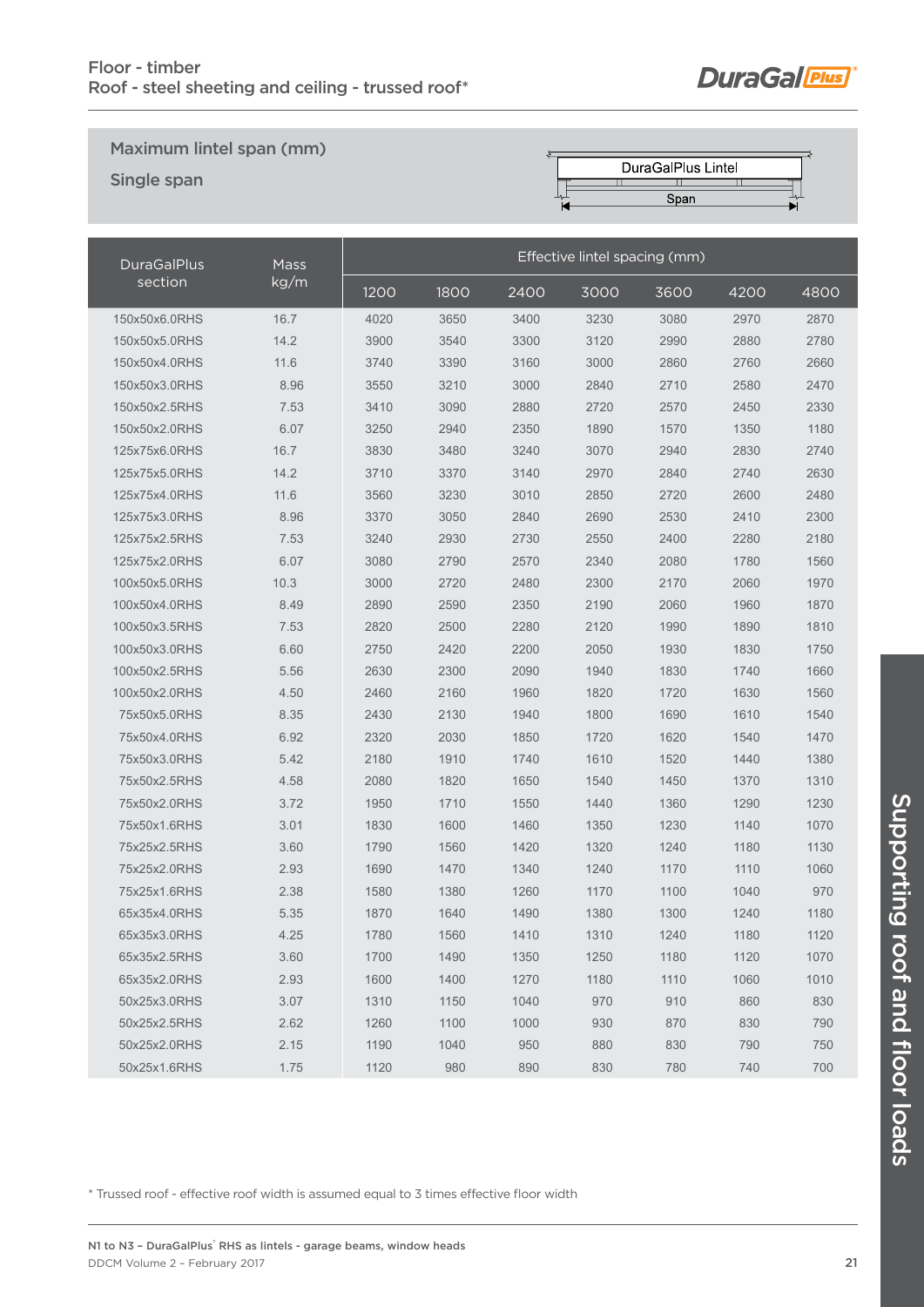

 $\leftarrow$ 

#### Maximum lintel span (mm)

Single span

| DuraGalPlus Lintel |  |
|--------------------|--|
|                    |  |
| Span               |  |

 $\Rightarrow$ 

| <b>DuraGalPlus</b><br>section | <b>Mass</b><br>kg/m | Effective lintel spacing (mm) |      |      |      |      |      |      |
|-------------------------------|---------------------|-------------------------------|------|------|------|------|------|------|
|                               |                     | 1200                          | 1800 | 2400 | 3000 | 3600 | 4200 | 4800 |
| 150x50x6.0RHS                 | 16.7                | 3390                          | 3070 | 2860 | 2700 | 2550 | 2420 | 2320 |
| 150x50x5.0RHS                 | 14.2                | 3280                          | 2970 | 2770 | 2590 | 2440 | 2320 | 2220 |
| 150x50x4.0RHS                 | 11.6                | 3150                          | 2850 | 2640 | 2450 | 2310 | 2190 | 2100 |
| 150x50x3.0RHS                 | 8.96                | 2980                          | 2690 | 2450 | 2270 | 2140 | 2030 | 1950 |
| 150x50x2.5RHS                 | 7.53                | 2860                          | 2550 | 2320 | 2160 | 1980 | 1700 | 1490 |
| 150x50x2.0RHS                 | 6.07                | 2720                          | 2010 | 1510 | 1210 | 1010 | 860  | 760  |
| 125x75x6.0RHS                 | 16.7                | 3220                          | 2920 | 2720 | 2540 | 2390 | 2270 | 2170 |
| 125x75x5.0RHS                 | 14.2                | 3120                          | 2830 | 2610 | 2430 | 2290 | 2170 | 2080 |
| 125x75x4.0RHS                 | 11.6                | 2990                          | 2710 | 2470 | 2290 | 2160 | 2050 | 1960 |
| 125x75x3.0RHS                 | 8.96                | 2830                          | 2510 | 2290 | 2120 | 2000 | 1900 | 1820 |
| 125x75x2.5RHS                 | 7.53                | 2720                          | 2380 | 2170 | 2010 | 1890 | 1800 | 1720 |
| 125x75x2.0RHS                 | 6.07                | 2550                          | 2230 | 1990 | 1590 | 1330 | 1140 | 1000 |
| 100x50x5.0RHS                 | 10.3                | 2460                          | 2150 | 1960 | 1820 | 1710 | 1630 | 1560 |
| 100x50x4.0RHS                 | 8.49                | 2340                          | 2050 | 1860 | 1730 | 1630 | 1540 | 1480 |
| 100x50x3.5RHS                 | 7.53                | 2260                          | 1980 | 1800 | 1670 | 1570 | 1490 | 1430 |
| 100x50x3.0RHS                 | 6.60                | 2190                          | 1910 | 1740 | 1610 | 1520 | 1440 | 1380 |
| 100x50x2.5RHS                 | 5.56                | 2080                          | 1820 | 1650 | 1530 | 1440 | 1370 | 1310 |
| 100x50x2.0RHS                 | 4.50                | 1950                          | 1700 | 1550 | 1440 | 1350 | 1280 | 1230 |
| 75x50x5.0RHS                  | 8.35                | 1920                          | 1680 | 1530 | 1420 | 1340 | 1270 | 1220 |
| 75x50x4.0RHS                  | 6.92                | 1830                          | 1600 | 1460 | 1350 | 1280 | 1210 | 1160 |
| 75x50x3.0RHS                  | 5.42                | 1720                          | 1510 | 1370 | 1270 | 1200 | 1140 | 1090 |
| 75x50x2.5RHS                  | 4.58                | 1640                          | 1440 | 1300 | 1210 | 1140 | 1080 | 1040 |
| 75x50x2.0RHS                  | 3.72                | 1540                          | 1350 | 1220 | 1140 | 1070 | 1020 | 970  |
| 75x50x1.6RHS                  | 3.01                | 1440                          | 1260 | 1150 | 1070 | 990  | 910  | 850  |
| 75x25x2.5RHS                  | 3.60                | 1410                          | 1230 | 1120 | 1040 | 980  | 930  | 890  |
| 75x25x2.0RHS                  | 2.93                | 1330                          | 1160 | 1060 | 980  | 920  | 880  | 840  |
| 75x25x1.6RHS                  | 2.38                | 1250                          | 1090 | 990  | 920  | 870  | 820  | 780  |
| 65x35x4.0RHS                  | 5.35                | 1480                          | 1290 | 1170 | 1090 | 1030 | 980  | 930  |
| 65x35x3.0RHS                  | 4.25                | 1400                          | 1230 | 1120 | 1040 | 980  | 930  | 890  |
| 65x35x2.5RHS                  | 3.60                | 1340                          | 1170 | 1070 | 990  | 930  | 880  | 850  |
| 65x35x2.0RHS                  | 2.93                | 1260                          | 1100 | 1000 | 930  | 880  | 830  | 800  |
| 50x25x3.0RHS                  | 3.07                | 1030                          | 900  | 820  | 760  | 720  | 680  | 650  |
| 50x25x2.5RHS                  | 2.62                | 990                           | 870  | 790  | 730  | 690  | 650  | 630  |
| 50x25x2.0RHS                  | 2.15                | 940                           | 820  | 750  | 690  | 650  | 620  | 590  |
| 50x25x1.6RHS                  | 1.75                | 890                           | 770  | 700  | 650  | 610  | 580  | 560  |

\* Pitched roof - effective roof width is assumed equal to effective floor width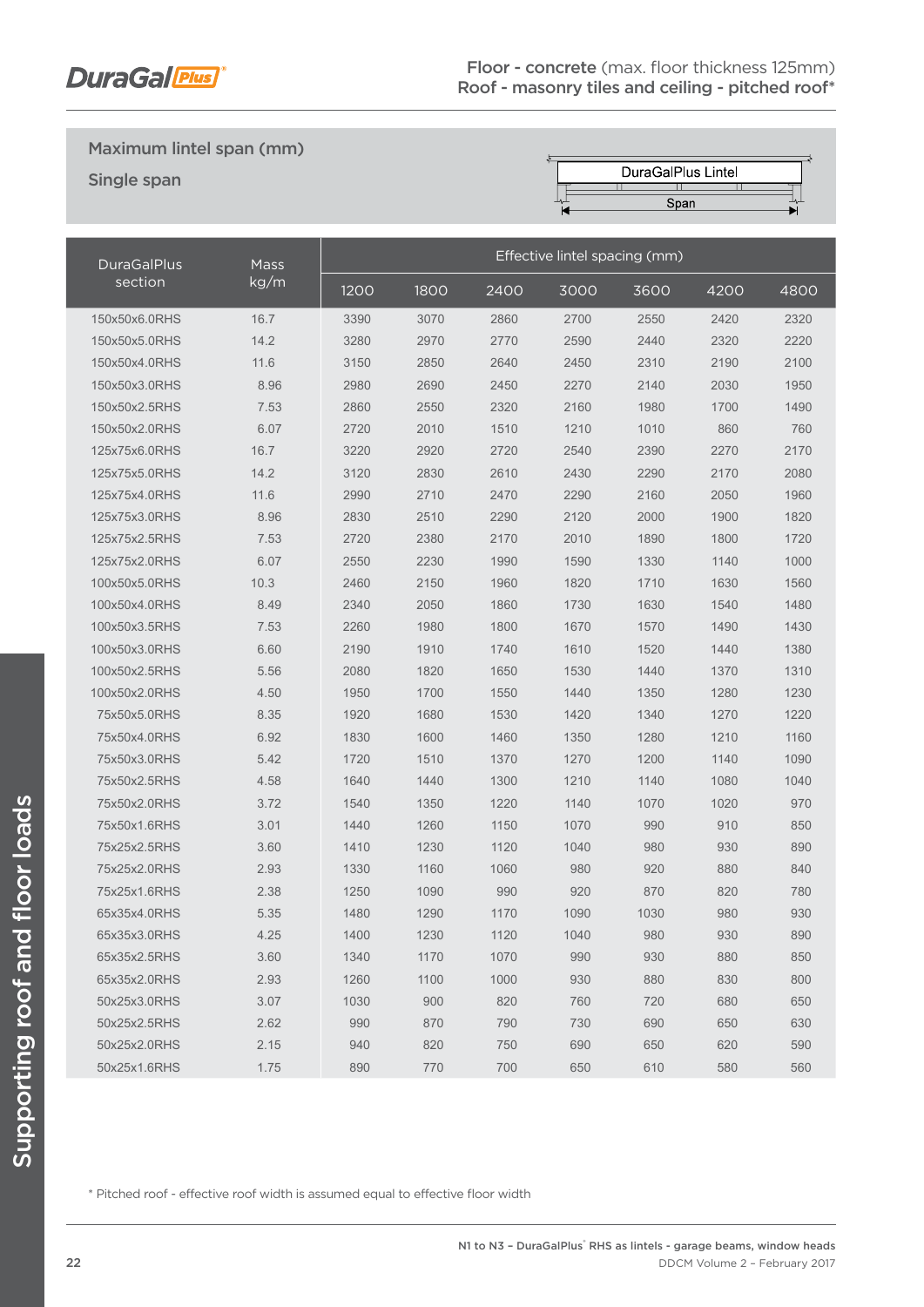

⇉

Maximum lintel span (mm)

Single span

| <b>DuraGalPlus Lintel</b> |
|---------------------------|
|                           |
| Span                      |

 $\uparrow$ 

| <b>DuraGalPlus</b> | <b>Mass</b><br>kg/m | Effective lintel spacing (mm) |      |      |      |      |      |      |
|--------------------|---------------------|-------------------------------|------|------|------|------|------|------|
| section            |                     | 1200                          | 1800 | 2400 | 3000 | 3600 | 4200 | 4800 |
| 150x50x6.0RHS      | 16.7                | 3110                          | 2810 | 2600 | 2410 | 2270 | 2160 | 2060 |
| 150x50x5.0RHS      | 14.2                | 3010                          | 2730 | 2490 | 2310 | 2180 | 2070 | 1980 |
| 150x50x4.0RHS      | 11.6                | 2890                          | 2580 | 2350 | 2180 | 2050 | 1950 | 1870 |
| 150x50x3.0RHS      | 8.96                | 2730                          | 2400 | 2180 | 2030 | 1910 | 1810 | 1730 |
| 150x50x2.5RHS      | 7.53                | 2600                          | 2270 | 2070 | 1840 | 1530 | 1310 | 1150 |
| 150x50x2.0RHS      | 6.07                | 2320                          | 1550 | 1170 | 930  | 780  | 670  | 580  |
| 125x75x6.0RHS      | 16.7                | 2960                          | 2670 | 2430 | 2260 | 2130 | 2020 | 1930 |
| 125x75x5.0RHS      | 14.2                | 2870                          | 2560 | 2330 | 2160 | 2040 | 1930 | 1850 |
| 125x75x4.0RHS      | 11.6                | 2750                          | 2420 | 2200 | 2040 | 1920 | 1820 | 1750 |
| 125x75x3.0RHS      | 8.96                | 2560                          | 2240 | 2040 | 1890 | 1780 | 1690 | 1620 |
| 125x75x2.5RHS      | 7.53                | 2430                          | 2120 | 1930 | 1790 | 1690 | 1600 | 1510 |
| 125x75x2.0RHS      | 6.07                | 2270                          | 1980 | 1540 | 1230 | 1030 | 880  | 770  |
| 100x50x5.0RHS      | 10.3                | 2190                          | 1920 | 1740 | 1620 | 1520 | 1450 | 1390 |
| 100x50x4.0RHS      | 8.49                | 2080                          | 1820 | 1660 | 1540 | 1450 | 1380 | 1320 |
| 100x50x3.5RHS      | 7.53                | 2010                          | 1760 | 1600 | 1490 | 1400 | 1330 | 1270 |
| 100x50x3.0RHS      | 6.60                | 1950                          | 1700 | 1550 | 1440 | 1350 | 1290 | 1230 |
| 100x50x2.5RHS      | 5.56                | 1850                          | 1620 | 1470 | 1370 | 1280 | 1220 | 1170 |
| 100x50x2.0RHS      | 4.50                | 1730                          | 1520 | 1380 | 1280 | 1200 | 1140 | 1090 |
| 75x50x5.0RHS       | 8.35                | 1710                          | 1500 | 1360 | 1260 | 1190 | 1130 | 1080 |
| 75x50x4.0RHS       | 6.92                | 1630                          | 1430 | 1300 | 1210 | 1140 | 1080 | 1030 |
| 75x50x3.0RHS       | 5.42                | 1540                          | 1340 | 1220 | 1130 | 1070 | 1010 | 970  |
| 75x50x2.5RHS       | 4.58                | 1460                          | 1280 | 1160 | 1080 | 1020 | 960  | 920  |
| 75x50x2.0RHS       | 3.72                | 1370                          | 1200 | 1090 | 1010 | 950  | 910  | 870  |
| 75x50x1.6RHS       | 3.01                | 1290                          | 1120 | 1020 | 950  | 870  | 800  | 750  |
| 75x25x2.5RHS       | 3.60                | 1260                          | 1100 | 1000 | 930  | 870  | 830  | 790  |
| 75x25x2.0RHS       | 2.93                | 1180                          | 1030 | 940  | 870  | 820  | 780  | 750  |
| 75x25x1.6RHS       | 2.38                | 1110                          | 970  | 880  | 820  | 770  | 730  | 680  |
| 65x35x4.0RHS       | 5.35                | 1320                          | 1150 | 1050 | 970  | 910  | 870  | 830  |
| 65x35x3.0RHS       | 4.25                | 1250                          | 1090 | 990  | 920  | 870  | 820  | 790  |
| 65x35x2.5RHS       | 3.60                | 1190                          | 1040 | 950  | 880  | 830  | 790  | 750  |
| 65x35x2.0RHS       | 2.93                | 1120                          | 980  | 890  | 830  | 780  | 740  | 710  |
| 50x25x3.0RHS       | 3.07                | 920                           | 800  | 730  | 680  | 640  | 610  | 580  |
| 50x25x2.5RHS       | 2.62                | 880                           | 770  | 700  | 650  | 610  | 580  | 560  |
| 50x25x2.0RHS       | 2.15                | 840                           | 730  | 660  | 620  | 580  | 550  | 530  |
| 50x25x1.6RHS       | 1.75                | 790                           | 690  | 630  | 580  | 550  | 520  | 490  |

\* Trussed roof - effective roof width is assumed equal to 3 times effective floor width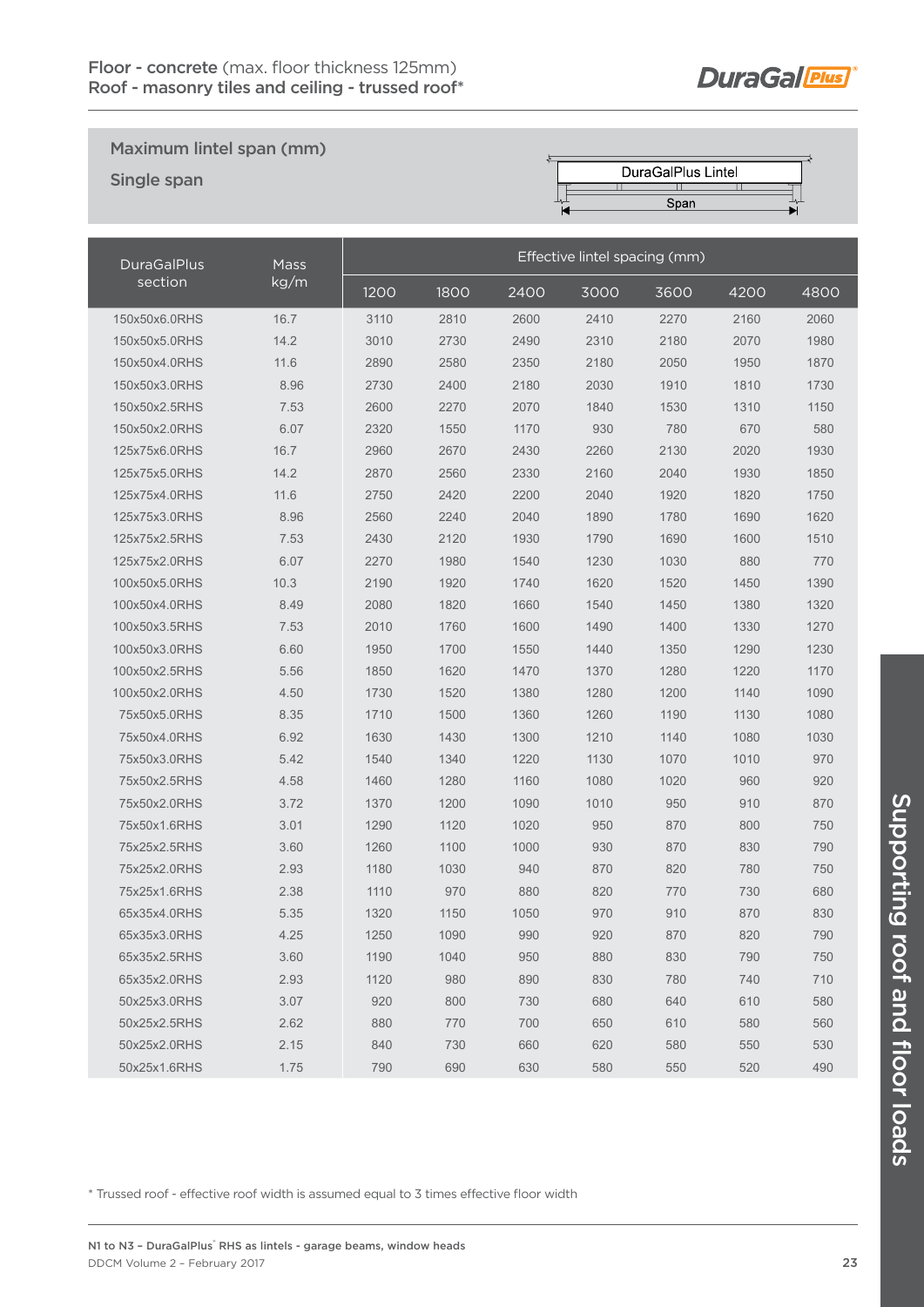

Single span

DuraGalPlus Lintel <u>п п</u><br>Span  $\blacksquare$ 

| <b>DuraGalPlus</b> | <b>Mass</b><br>kg/m | Effective lintel spacing (mm) |      |      |      |      |      |      |
|--------------------|---------------------|-------------------------------|------|------|------|------|------|------|
| section            |                     | 1200                          | 1800 | 2400 | 3000 | 3600 | 4200 | 4800 |
| 150x50x6.0RHS      | 16.7                | 3490                          | 3160 | 2950 | 2790 | 2650 | 2520 | 2410 |
| 150x50x5.0RHS      | 14.2                | 3380                          | 3060 | 2850 | 2700 | 2540 | 2420 | 2310 |
| 150x50x4.0RHS      | 11.6                | 3240                          | 2940 | 2730 | 2550 | 2400 | 2280 | 2180 |
| 150x50x3.0RHS      | 8.96                | 3070                          | 2780 | 2550 | 2370 | 2230 | 2120 | 2030 |
| 150x50x2.5RHS      | 7.53                | 2950                          | 2660 | 2420 | 2250 | 2110 | 1850 | 1620 |
| 150x50x2.0RHS      | 6.07                | 2810                          | 2190 | 1640 | 1320 | 1100 | 940  | 820  |
| 125x75x6.0RHS      | 16.7                | 3320                          | 3010 | 2810 | 2640 | 2490 | 2360 | 2260 |
| 125x75x5.0RHS      | 14.2                | 3220                          | 2910 | 2720 | 2530 | 2380 | 2260 | 2160 |
| 125x75x4.0RHS      | 11.6                | 3080                          | 2790 | 2570 | 2390 | 2250 | 2130 | 2040 |
| 125x75x3.0RHS      | 8.96                | 2920                          | 2620 | 2380 | 2210 | 2080 | 1980 | 1890 |
| 125x75x2.5RHS      | 7.53                | 2800                          | 2480 | 2260 | 2100 | 1970 | 1880 | 1790 |
| 125x75x2.0RHS      | 6.07                | 2650                          | 2320 | 2110 | 1740 | 1450 | 1240 | 1090 |
| 100x50x5.0RHS      | 10.3                | 2560                          | 2240 | 2040 | 1890 | 1780 | 1700 | 1620 |
| 100x50x4.0RHS      | 8.49                | 2430                          | 2130 | 1940 | 1800 | 1690 | 1610 | 1540 |
| 100x50x3.5RHS      | 7.53                | 2350                          | 2060 | 1870 | 1740 | 1640 | 1560 | 1490 |
| 100x50x3.0RHS      | 6.60                | 2280                          | 1990 | 1810 | 1680 | 1580 | 1500 | 1440 |
| 100x50x2.5RHS      | 5.56                | 2160                          | 1890 | 1720 | 1600 | 1500 | 1430 | 1370 |
| 100x50x2.0RHS      | 4.50                | 2030                          | 1770 | 1610 | 1500 | 1410 | 1340 | 1280 |
| 75x50x5.0RHS       | 8.35                | 2000                          | 1750 | 1590 | 1480 | 1390 | 1320 | 1270 |
| 75x50x4.0RHS       | 6.92                | 1910                          | 1670 | 1520 | 1410 | 1330 | 1260 | 1210 |
| 75x50x3.0RHS       | 5.42                | 1800                          | 1570 | 1430 | 1330 | 1250 | 1190 | 1130 |
| 75x50x2.5RHS       | 4.58                | 1710                          | 1500 | 1360 | 1260 | 1190 | 1130 | 1080 |
| 75x50x2.0RHS       | 3.72                | 1610                          | 1400 | 1280 | 1180 | 1120 | 1060 | 1010 |
| 75x50x1.6RHS       | 3.01                | 1500                          | 1320 | 1200 | 1110 | 1030 | 950  | 890  |
| 75x25x2.5RHS       | 3.60                | 1470                          | 1290 | 1170 | 1080 | 1020 | 970  | 930  |
| 75x25x2.0RHS       | 2.93                | 1390                          | 1210 | 1100 | 1020 | 960  | 910  | 870  |
| 75x25x1.6RHS       | 2.38                | 1300                          | 1140 | 1030 | 960  | 900  | 860  | 810  |
| 65x35x4.0RHS       | 5.35                | 1540                          | 1350 | 1220 | 1140 | 1070 | 1020 | 970  |
| 65x35x3.0RHS       | 4.25                | 1460                          | 1280 | 1160 | 1080 | 1020 | 970  | 920  |
| 65x35x2.5RHS       | 3.60                | 1400                          | 1220 | 1110 | 1030 | 970  | 920  | 880  |
| 65x35x2.0RHS       | 2.93                | 1320                          | 1150 | 1050 | 970  | 910  | 870  | 830  |
| 50x25x3.0RHS       | 3.07                | 1080                          | 940  | 860  | 790  | 750  | 710  | 680  |
| 50x25x2.5RHS       | 2.62                | 1030                          | 900  | 820  | 760  | 720  | 680  | 650  |
| 50x25x2.0RHS       | 2.15                | 980                           | 860  | 780  | 720  | 680  | 650  | 620  |
| 50x25x1.6RHS       | 1.75                | 920                           | 810  | 730  | 680  | 640  | 610  | 580  |

\* Pitched roof - effective roof width is assumed equal to effective floor width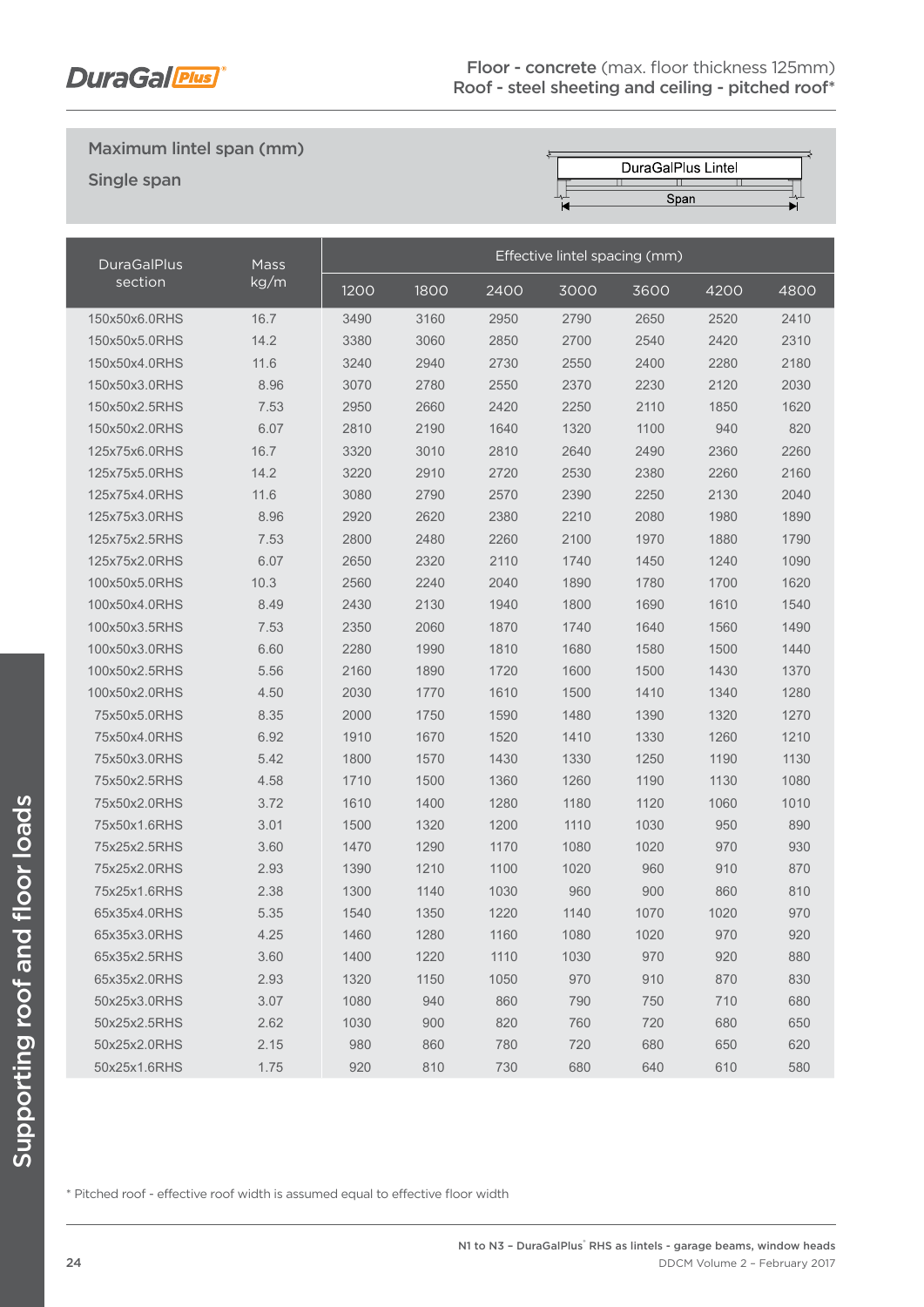

Single span

| DuraGalPlus Lintel |
|--------------------|
|                    |
| Span               |
|                    |

| <b>DuraGalPlus</b> | <b>Mass</b><br>kg/m | Effective lintel spacing (mm) |      |      |      |      |      |      |
|--------------------|---------------------|-------------------------------|------|------|------|------|------|------|
| section            |                     | 1200                          | 1800 | 2400 | 3000 | 3600 | 4200 | 4800 |
| 150x50x6.0RHS      | 16.7                | 3330                          | 3020 | 2810 | 2650 | 2490 | 2370 | 2270 |
| 150x50x5.0RHS      | 14.2                | 3230                          | 2920 | 2720 | 2540 | 2390 | 2270 | 2170 |
| 150x50x4.0RHS      | 11.6                | 3090                          | 2800 | 2580 | 2400 | 2260 | 2140 | 2050 |
| 150x50x3.0RHS      | 8.96                | 2930                          | 2630 | 2390 | 2220 | 2090 | 1990 | 1900 |
| 150x50x2.5RHS      | 7.53                | 2810                          | 2500 | 2270 | 2110 | 1890 | 1620 | 1420 |
| 150x50x2.0RHS      | 6.07                | 2670                          | 1920 | 1440 | 1150 | 960  | 820  | 720  |
| 125x75x6.0RHS      | 16.7                | 3170                          | 2870 | 2670 | 2480 | 2340 | 2220 | 2120 |
| 125x75x5.0RHS      | 14.2                | 3070                          | 2780 | 2550 | 2370 | 2230 | 2120 | 2030 |
| 125x75x4.0RHS      | 11.6                | 2940                          | 2650 | 2410 | 2240 | 2110 | 2000 | 1920 |
| 125x75x3.0RHS      | 8.96                | 2780                          | 2460 | 2240 | 2080 | 1950 | 1860 | 1780 |
| 125x75x2.5RHS      | 7.53                | 2660                          | 2330 | 2120 | 1970 | 1850 | 1760 | 1680 |
| 125x75x2.0RHS      | 6.07                | 2490                          | 2180 | 1900 | 1520 | 1270 | 1090 | 950  |
| 100x50x5.0RHS      | 10.3                | 2410                          | 2110 | 1910 | 1780 | 1670 | 1590 | 1520 |
| 100x50x4.0RHS      | 8.49                | 2290                          | 2000 | 1820 | 1690 | 1590 | 1510 | 1450 |
| 100x50x3.5RHS      | 7.53                | 2210                          | 1930 | 1760 | 1630 | 1540 | 1460 | 1400 |
| 100x50x3.0RHS      | 6.60                | 2140                          | 1870 | 1700 | 1580 | 1490 | 1410 | 1350 |
| 100x50x2.5RHS      | 5.56                | 2030                          | 1780 | 1610 | 1500 | 1410 | 1340 | 1280 |
| 100x50x2.0RHS      | 4.50                | 1900                          | 1660 | 1510 | 1400 | 1320 | 1260 | 1200 |
| 75x50x5.0RHS       | 8.35                | 1880                          | 1640 | 1500 | 1390 | 1310 | 1240 | 1190 |
| 75x50x4.0RHS       | 6.92                | 1790                          | 1570 | 1430 | 1330 | 1250 | 1180 | 1130 |
| 75x50x3.0RHS       | 5.42                | 1690                          | 1470 | 1340 | 1240 | 1170 | 1110 | 1060 |
| 75x50x2.5RHS       | 4.58                | 1610                          | 1400 | 1280 | 1180 | 1110 | 1060 | 1010 |
| 75x50x2.0RHS       | 3.72                | 1510                          | 1320 | 1200 | 1110 | 1050 | 990  | 950  |
| 75x50x1.6RHS       | 3.01                | 1410                          | 1230 | 1120 | 1040 | 960  | 890  | 830  |
| 75x25x2.5RHS       | 3.60                | 1380                          | 1210 | 1100 | 1020 | 960  | 910  | 870  |
| 75x25x2.0RHS       | 2.93                | 1300                          | 1140 | 1030 | 960  | 900  | 860  | 820  |
| 75x25x1.6RHS       | 2.38                | 1220                          | 1070 | 970  | 900  | 850  | 810  | 760  |
| 65x35x4.0RHS       | 5.35                | 1440                          | 1260 | 1150 | 1070 | 1000 | 950  | 910  |
| 65x35x3.0RHS       | 4.25                | 1370                          | 1200 | 1090 | 1010 | 950  | 910  | 870  |
| 65x35x2.5RHS       | 3.60                | 1310                          | 1150 | 1040 | 970  | 910  | 860  | 830  |
| 65x35x2.0RHS       | 2.93                | 1230                          | 1080 | 980  | 910  | 860  | 810  | 780  |
| 50x25x3.0RHS       | 3.07                | 1010                          | 880  | 800  | 750  | 700  | 670  | 640  |
| 50x25x2.5RHS       | 2.62                | 970                           | 850  | 770  | 720  | 670  | 640  | 610  |
| 50x25x2.0RHS       | 2.15                | 920                           | 800  | 730  | 680  | 640  | 610  | 580  |
| 50x25x1.6RHS       | 1.75                | 870                           | 760  | 690  | 640  | 600  | 570  | 550  |

\* Trussed roof - effective roof width is assumed equal to 3 times effective floor width